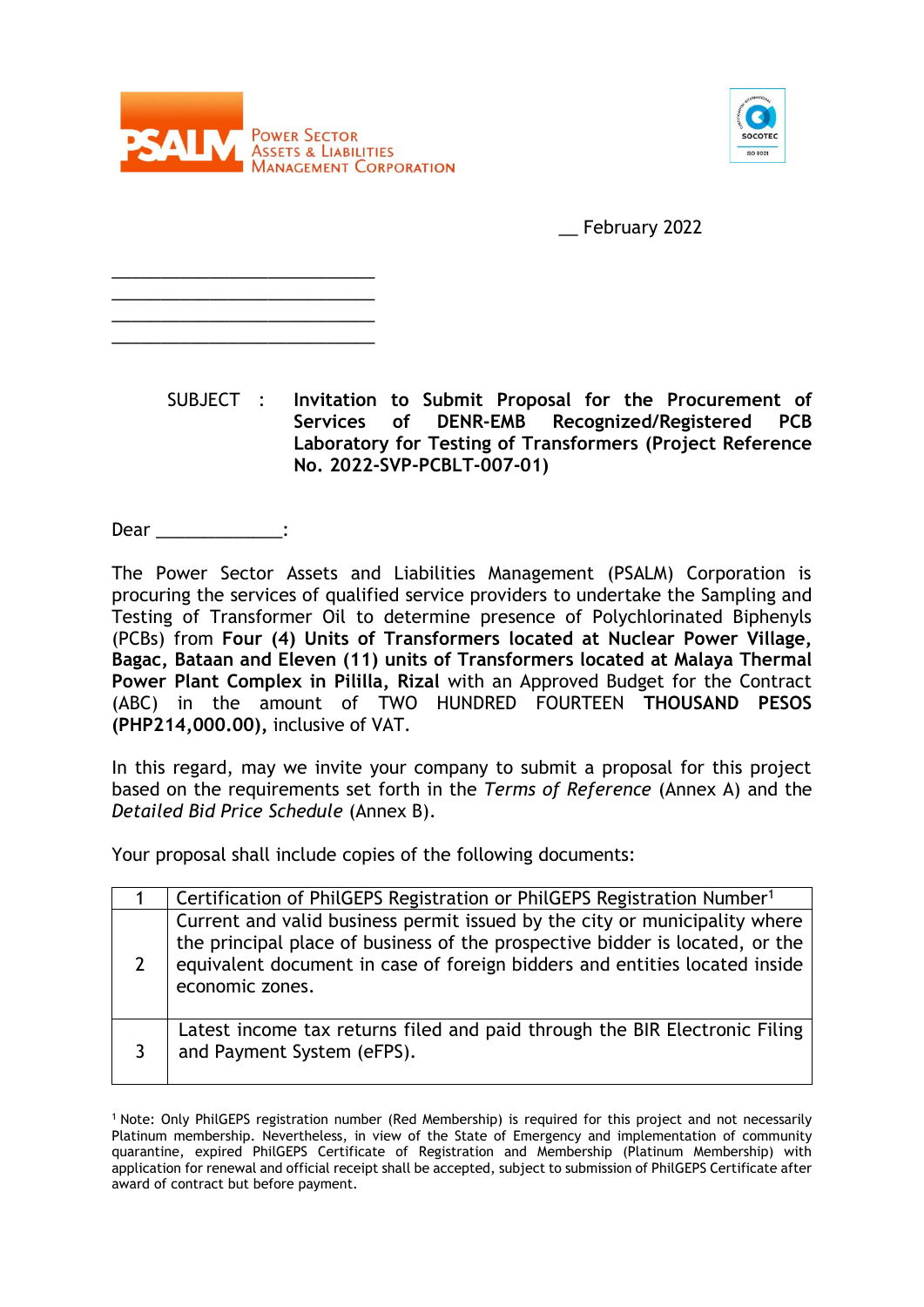|                                                                                                                                                                                                                                                           | Latest annual Income Tax Return (ITR) shall refer to the ITR for the year<br>2020 filed in 2021. For new establishments which have no annual ITR yet,<br>it shall refer to the most recent quarter's ITR. Further, for areas where e-<br>filing is yet to be implemented, a Certification to that effect from BIR main<br>office is acceptable.                                                                                                                       |  |                                                                                                                                                       |  |  |  |
|-----------------------------------------------------------------------------------------------------------------------------------------------------------------------------------------------------------------------------------------------------------|-----------------------------------------------------------------------------------------------------------------------------------------------------------------------------------------------------------------------------------------------------------------------------------------------------------------------------------------------------------------------------------------------------------------------------------------------------------------------|--|-------------------------------------------------------------------------------------------------------------------------------------------------------|--|--|--|
|                                                                                                                                                                                                                                                           | Latest Business Tax Return, which refers to the Value Added Tax (VAT)<br>and/or Percentage Tax Returns covering the previous six (6) months:                                                                                                                                                                                                                                                                                                                          |  |                                                                                                                                                       |  |  |  |
|                                                                                                                                                                                                                                                           | a. Value Added Tax (VAT) - BIR<br>b. Percentage Tax Returns<br>Form No. 2550 covering the<br>BIR Form No. 2551 covering<br>following:<br>and/<br>the following:<br>or                                                                                                                                                                                                                                                                                                 |  |                                                                                                                                                       |  |  |  |
| $\overline{4}$                                                                                                                                                                                                                                            | latest quarters (2550Q)<br>i.<br>(i.e. 3rd and 4 <sup>th</sup> Quarters<br>of 2021)<br>latest month (2550M) (i.e.<br>ii.<br>January 2022)                                                                                                                                                                                                                                                                                                                             |  | latest quarters (2551Q)<br>i.<br>(i.e. $3^{\text{rd}}$ and $4^{\text{th}}$ Quarters<br>of 2021)<br>latest month (2551M)<br>ii.<br>(i.e. January 2022) |  |  |  |
|                                                                                                                                                                                                                                                           | Note: Bidders filing both VAT and Percentage Tax Returns must submit<br>both returns, or the equivalent documents in case of foreign bidders.                                                                                                                                                                                                                                                                                                                         |  |                                                                                                                                                       |  |  |  |
| 5                                                                                                                                                                                                                                                         | Notarized Annex C (Conformity with Annex A - Terms of Reference).                                                                                                                                                                                                                                                                                                                                                                                                     |  |                                                                                                                                                       |  |  |  |
|                                                                                                                                                                                                                                                           | Notarized Omnibus Sworn Statement (Annex D).                                                                                                                                                                                                                                                                                                                                                                                                                          |  |                                                                                                                                                       |  |  |  |
| 6                                                                                                                                                                                                                                                         | The Omnibus Sworn Statement must be accompanied by a duly notarized<br>Secretary's Certificate, Board/Partnership Resolution, or Special Power of<br>Attorney, whichever is applicable, stating that the signatory is the duly<br>authorized representative of the prospective bidder, and granted full power<br>and authority to do, execute and perform any and all acts necessary to<br>participate, submit the bid, and to sign and execute the ensuing contract. |  |                                                                                                                                                       |  |  |  |
|                                                                                                                                                                                                                                                           | Current and updated Certificate as Environmental Management Bureau<br>(EMB) Registered Polychlorinated Biphenyls (PCBs) Laboratory (per DENR-<br>EMB M.C. No. 2014-007),                                                                                                                                                                                                                                                                                              |  |                                                                                                                                                       |  |  |  |
| 7                                                                                                                                                                                                                                                         | or:                                                                                                                                                                                                                                                                                                                                                                                                                                                                   |  |                                                                                                                                                       |  |  |  |
| Current and updated Certificate of Recognition issued by the Department<br>of Environment and Natural Resources (DENR) that the Laboratory is<br>analyzing presence of PCB in Transformer Oil and Waste Oil (per DENR<br>Administrative Order No. 98-63). |                                                                                                                                                                                                                                                                                                                                                                                                                                                                       |  |                                                                                                                                                       |  |  |  |
| 8                                                                                                                                                                                                                                                         | Detailed Bid Price Schedule (Annex B) / Total Bid Price in Figures (PHP)                                                                                                                                                                                                                                                                                                                                                                                              |  |                                                                                                                                                       |  |  |  |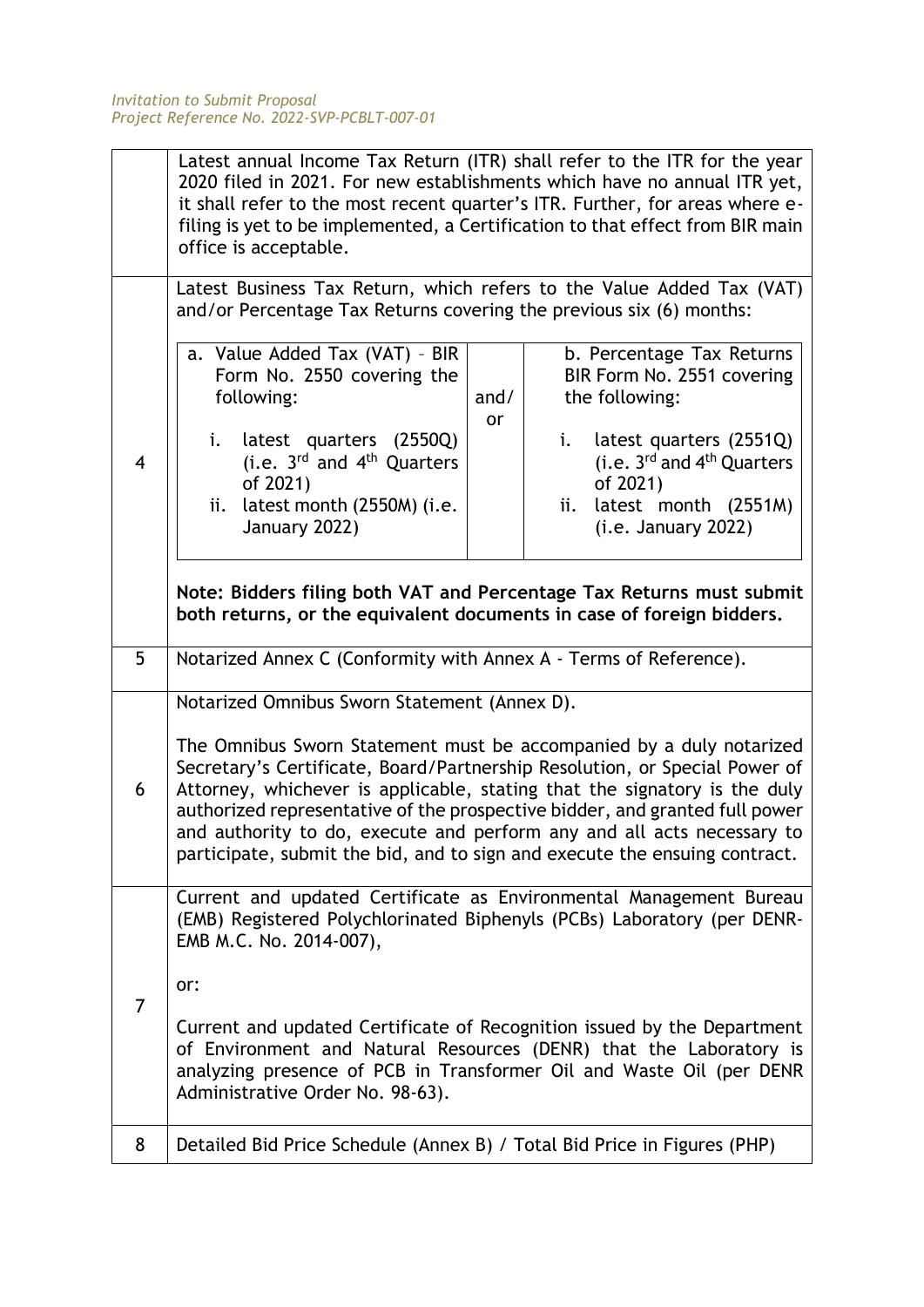In addition, the Bidder shall submit the following documents during postqualification:

- 1. Registration certificate from the Securities and Exchange Commission (SEC), Department of Trade and Industry (DTI) for sole proprietorship, or Cooperative Development Authority (CDA) for cooperatives, charter for government entity, or any proof of such registration.
- 2. Latest Tax Clearance per E.O. No. 398, s. 2005, as finally reviewed and approved by the Bureau of Internal Revenue (BIR). Provisionary Tax clearance is not acceptable under GPBB Resolution No. 1-2014.
- 3. Original Copy of the notarized Omnibus Sworn Statement (Annex C).
- 4. Original Copy of the Detailed Bid Price Schedule (Annex B).

The Invitation to Submit Proposal may be downloaded from the websites of the Philippine Government Electronic Procurement System (PhilGEPS) (https://www.philgeps.gov.ph) and PSALM (htpps://www.psalm.gov.ph), provided that Bidder shall pay the applicable fee of **Five Hundred Pesos (PHP500.00)**, not later than the deadline for submission of proposals.

Payments can be deposited thru PSALM LBP account with details below:

| Name of Bank:          | Land Bank of the Philippines                              |
|------------------------|-----------------------------------------------------------|
| Branch:                | Paseo de Roxas Branch                                     |
| <b>Account Name:</b>   | Power Sector Assets and Liabilities Mgt. Corp.<br>(PSALM) |
| <b>Account Number:</b> | 1802-1019-68                                              |
| LBP Swift Code:        | <b>TLBPPHMM</b>                                           |

Thereafter, the Bidder must send the proof of payment and register its email address to the BAC Secretariat at BACSec2021@psalm.gov.ph.

Kindly submit your sealed proposal in electronic form (PDF with complete attachments) or password-protected proposal in a compressed archive folder to the email address: bid.submission@psalm.gov.ph on or before **10:00 AM, 08 March 2022.** Thereafter, proposals will be opened at **10:15 AM, 08 March 2022** through videoconferencing/webcasting via Zoom Cloud Meetings application. The BAC Secretariat will provide and send the meeting ID to the bidder/s prior to the opening of proposals.

The passwords for accessing the file will be disclosed by the Bidders only during the actual bid opening. If the password fails to open the file, the Bidder shall be given only three tries until the BAC shall declare it to be disqualified. Bid envelopes not in compressed archive folders and are not password protected, shall be rejected. However, bid envelopes that are not properly sealed and marked or not properly compressed and password-protected, as required in the Request for Proposal, shall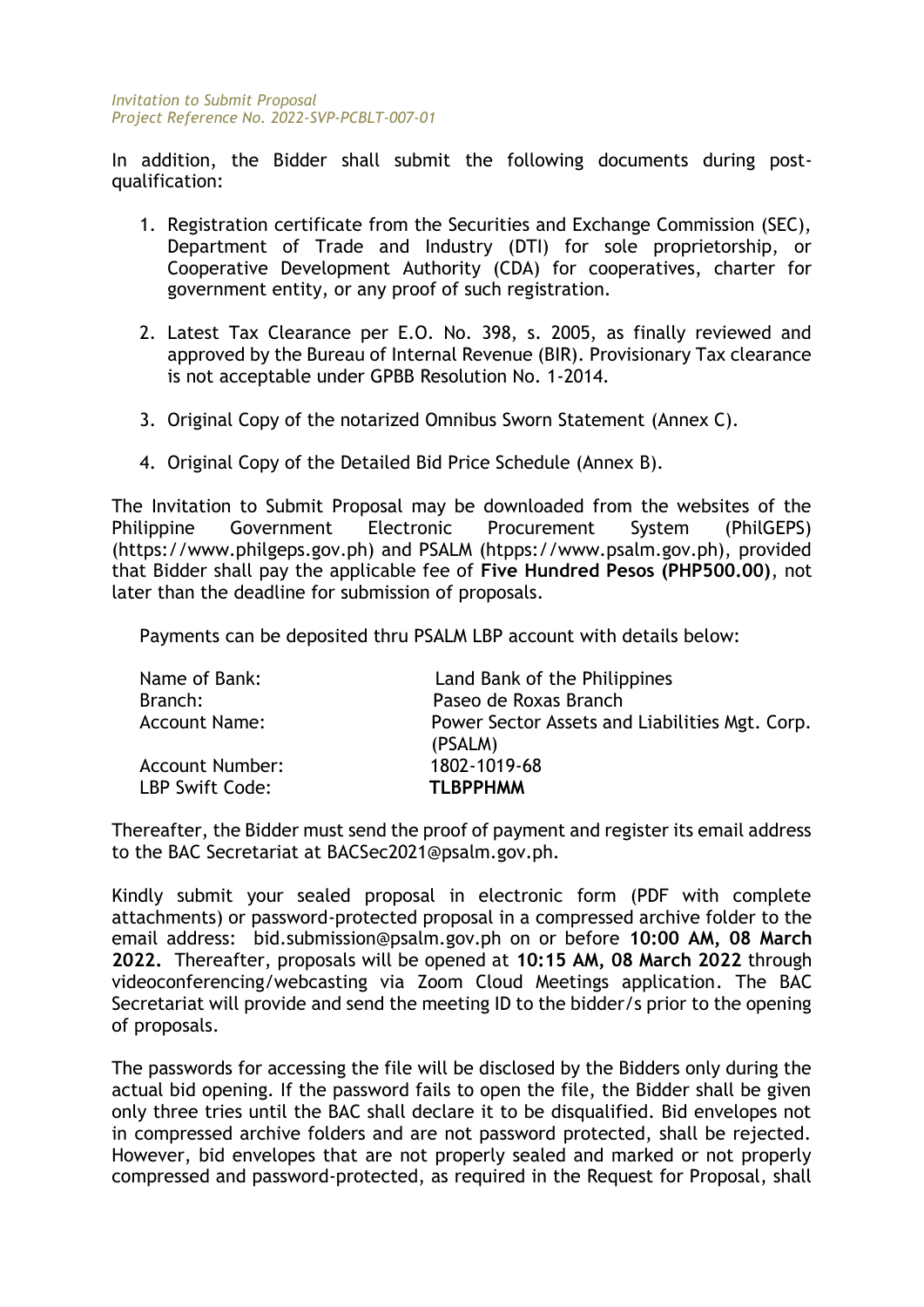be accepted, provided that the bidder or its duly authorized representative shall acknowledge such condition of the bid as submitted. The detailed procedure for electronic/online bid opening is contained in the General Policies and Procedures for Electronic/Online Submission and Receipt of Bids (Annex E).

For further information, please refer to:

# **ROWENA M. TOLENTINO**

Department Manager Asset Privatization Department 2 Power Sector Assets and Liabilities Management Corporation 24th Floor Vertis North Corporate Center 1, Astra cor. Lux Drives Vertis North, North Avenue, 1105 Quezon City Telephone No.: (02) 7902-9000 Tel. Fax: (02) 8248-4879 e-mail: rmtolentino@psalm.gov.ph

Very truly yours,

If Myrusan Wentur

**ROWENA M. TOLENTINO** Department Manager Asset Privatization Department 2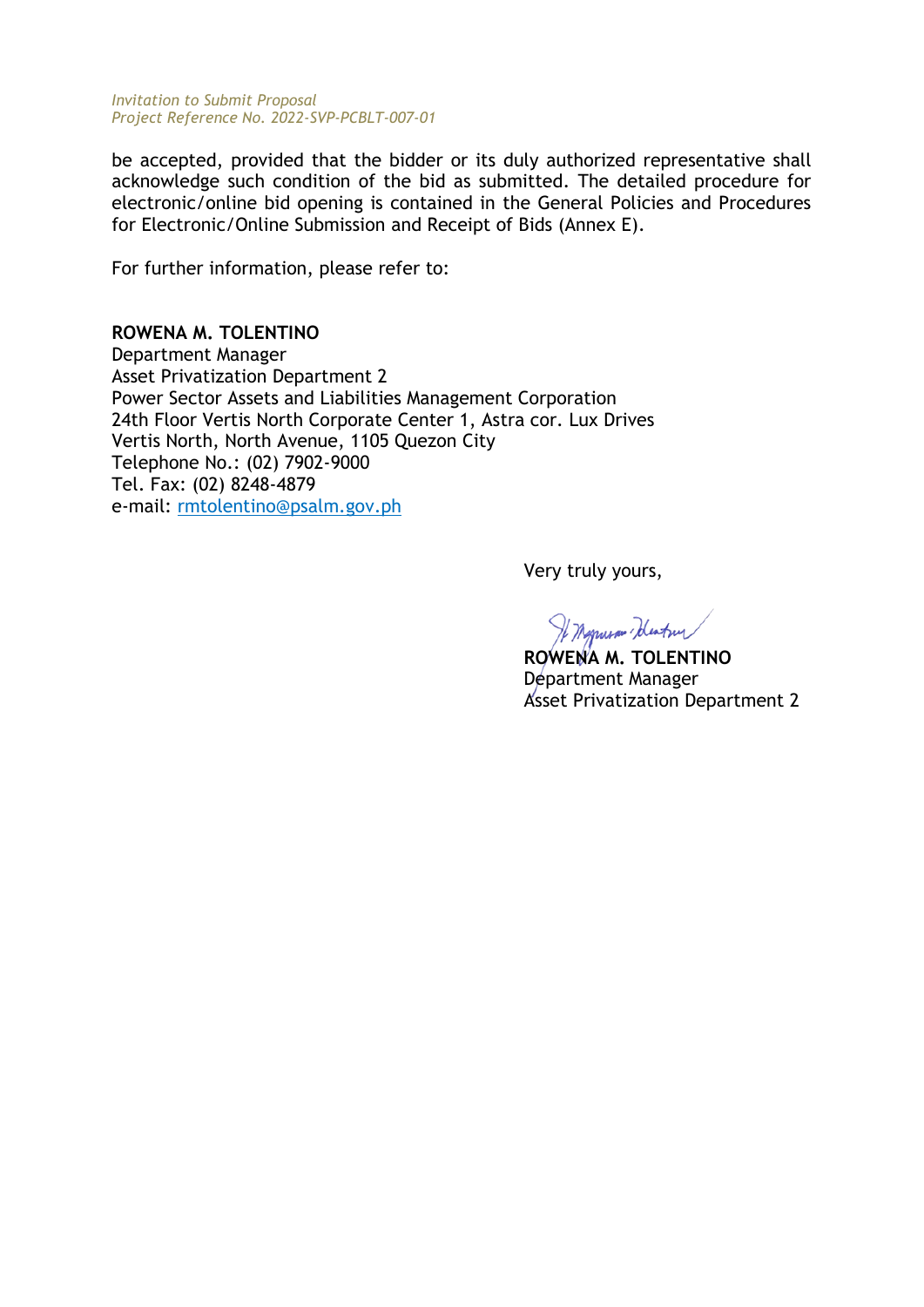



**ANNEX "A"**

# **TERMS OF REFERENCE**

# **Procurement of Services of DENR-EMB Recognized/Registered PCB Laboratory for Testing of Transformers (Project Reference No. 2022- SVP-PCBLT-007-01)**

# **1. General Scope of Works**

1.1 Collect/draw oil samples from the identified four (4) units of transformers stored at Nuclear Power Village (NPV), Barangay Bagumbayan, Bagac, Bataan (Item nos. 1-4) and eleven (11) units of Transformers (2 units Power Transformers, 6 units Capacitor Voltage Transformers, and 3 units Auxiliary Transformers) stored inside Malaya Thermal Power Plant (MTPP) Complex, Barangay Malaya, Pililla, Rizal (Item nos. 5-15) as detailed below:

| below:<br><b>Item</b><br>No. | ID<br>No. | Location    | S/N       | Manufacturer                     | <b>Rating</b>     | <b>Status</b>     |
|------------------------------|-----------|-------------|-----------|----------------------------------|-------------------|-------------------|
| $\mathbf{1}$                 | $T-51$    | <b>NPV</b>  | 20011110  | <b>PHILTRANS</b>                 | 25<br><b>KVA</b>  | Not in<br>service |
| $\overline{2}$               | $T-52$    | <b>NPV</b>  | No data   | No data                          | 50<br><b>KVA</b>  | In-service        |
| 3                            | $T-53$    | <b>NPV</b>  | 68C5397   | <b>WESTINGHOUSE</b>              | 100<br>KVA        | Not in<br>service |
| 4                            | $T-54$    | <b>NPV</b>  | 77A171022 | <b>WESTINGHOUSE</b>              | 100<br><b>KVA</b> | In-service        |
| 5                            | MGT-<br>1 | <b>MTPP</b> | 721493-1  | <b>HITACHI</b>                   | 42<br>MVA         | Not in<br>service |
| 6                            | MGT-<br>2 | <b>MTPP</b> | 721492-1  | <b>HITACHI</b>                   | 84<br><b>MVA</b>  | Not in<br>service |
| 7                            | MGT-<br>3 | <b>MTPP</b> | No data   | <b>NISSIN</b><br><b>ELECTRIC</b> | 230<br>KV         | Not in<br>service |
| 8                            | MGT-<br>4 | <b>MTPP</b> | No data   | <b>NISSIN</b><br><b>ELECTRIC</b> | 230<br>KV         | Not in<br>service |
| 9                            | MGT-<br>5 | <b>MTPP</b> | No data   | <b>NISSIN</b><br><b>ELECTRIC</b> | 230<br>KV         | Not in<br>service |
| 10                           | MGT-<br>6 | <b>MTPP</b> | No data   | <b>NISSIN</b><br><b>ELECTRIC</b> | 230<br>KV         | Not in<br>service |
| 11                           | MGT-<br>7 | <b>MTPP</b> | No data   | <b>NISSIN</b><br><b>ELECTRIC</b> | 230<br>KV         | Not in<br>service |
| 12                           | MGT-<br>8 | <b>MTPP</b> | No data   | <b>NISSIN</b><br><b>ELECTRIC</b> | 230<br>KV         | Not in<br>service |
| 13                           | MGT-<br>9 | <b>MTPP</b> | No data   | <b>HITACHI</b>                   | 250<br><b>KVA</b> | Not in<br>service |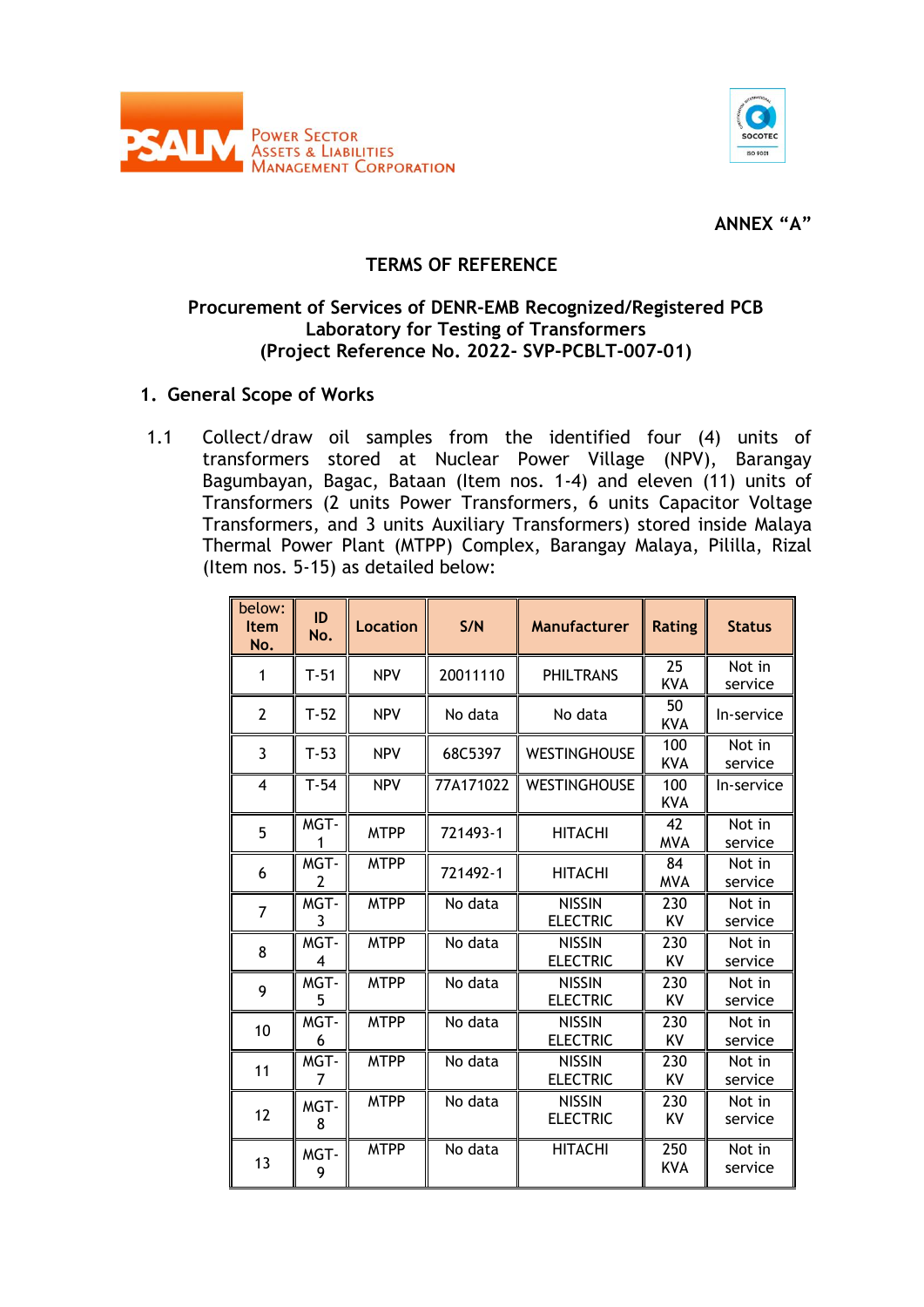| 14 | MGT-<br>10 | <b>MTPP</b> | No data | <b>HITACHI</b> | 250<br>KVA | Not in<br>service |
|----|------------|-------------|---------|----------------|------------|-------------------|
| 15 | MGT-       | <b>MTPP</b> | No data | <b>HITACHI</b> | 250<br>KVA | Not in<br>service |

1.2 Test/Analyze samples adopting the US EPA 8082 for the analyses of polychlorinated biphenyls (PCBs) using Gas Chromatograph with Electron Capture Detector (GC-ECD).

If the result of the PCB analysis is "Not Detected" (ND) or the sample does not conform to a known Aroclor mixture, then it shall be analyzed again for further testing to determine the possible presence of any of the nineteen (19) individual PCB congeners.

# **2. Responsibilities of the Supplier**

- 2.1 The Supplier's scope of work shall be to perform the actual oil sampling from transformers, including the opening and closing of its gate valve before and after getting samples on the said equipment, and to conduct the corresponding required PCB analysis.
- 2.2 The Supplier shall provide all necessary manpower and materials/supplies needed in the sampling and testing activities.
- 2.3 For preventive measure, the Supplier's personnel must use proper personal protective equipment (PPEs) such as safety shoes, gloves, goggles, and face mask during sampling for safety purposes.
- 2.4 The Supplier shall undertake clean-up and decontamination in case of oil spills during sampling.
- 2.5 Results of Testing/Analysis Report shall be submitted/delivered to:

**MS. ROWENA M. TOLENTINO** Department Manager Asset Privatization Department 2 Power Sector Assets and Liabilities Management Corporation 24<sup>th</sup> Floor Vertis North Corporate Center 1 Astra corner Lux Drives, North Avenue Quezon City 1105

2.6 The Supplier shall hold PSALM free and harmless from all suits, and from any third-party claims resulting from improper handling of the hazardous wastes, or violation of any national and/or local laws and/or regulations.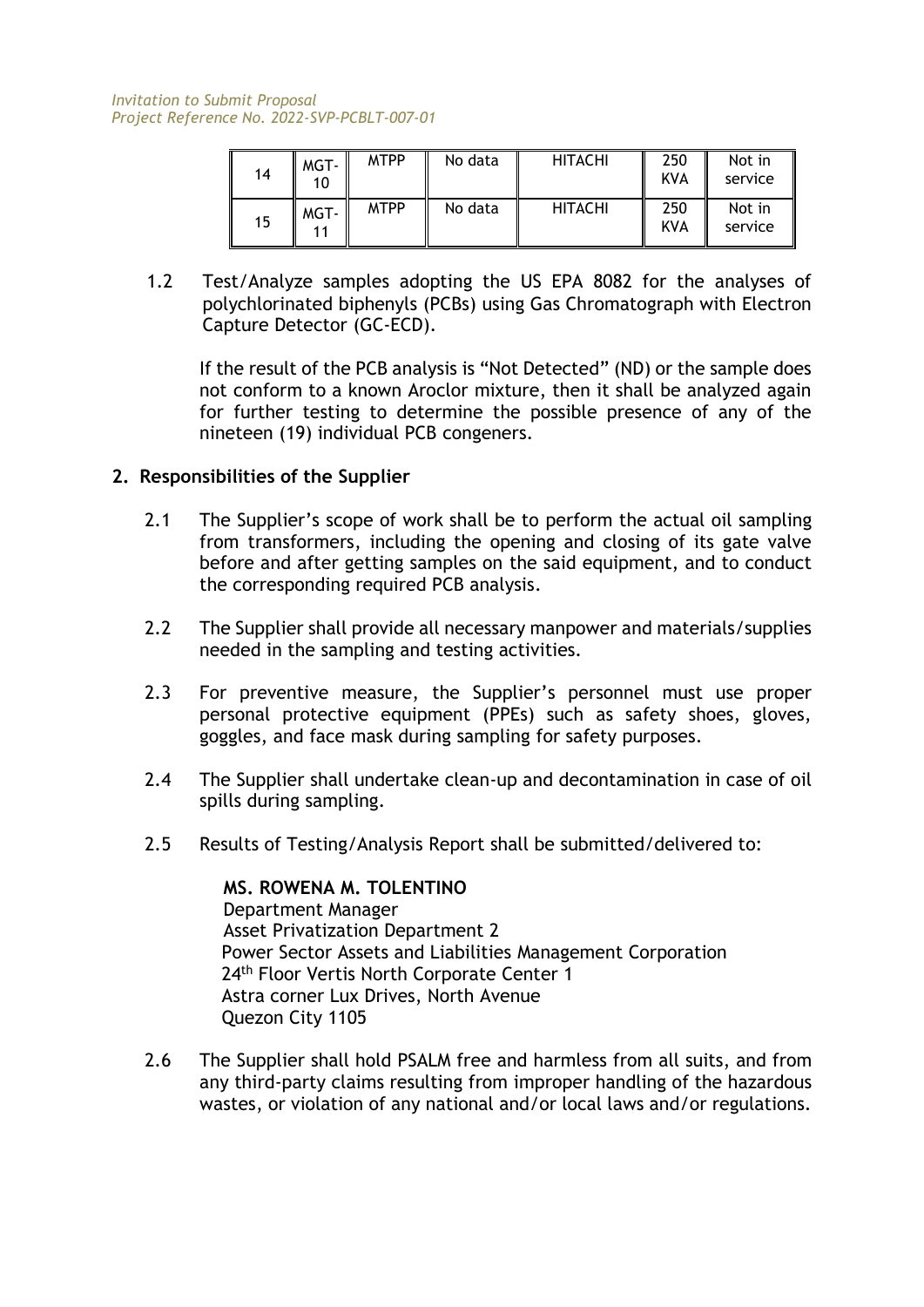- 2.7 The Supplier shall be solely responsible and liable for all damages and/or accidents including, but not limited to, environmental damages resulting from this Contract and shall hold PSALM free and harmless from suit.
- 2.8 The Supplier hereby binds itself to pay its employees in accordance with the provisions of the New Labor Code and other laws and/or decrees applicable hereto.
- 2.9 The Supplier shall be solely responsible for the payment of all indemnities to its employees or workers which may arise under existing laws and shall comply with the provisions of all other Philippine laws relative to its employees or workers. It is understood that there is no employer and employee relationship between PSALM and the Supplier, or its employees. PSALM shall not be responsible and liable to the Supplier and/or its personnel in case of accidents.
- 2.10 The Supplier must conduct a site inspection of the area and location of the transformers for sampling activities.
- 2.11 The Supplier, in addition to its responsibilities, shall submit a detailed program of work schedule prior to implementation indicating the timeline of each required activities (i.e. sampling, analysis and the results of analysis) for all samples.

# **3. Responsibilities of PSALM**

The PSALM, through its Pollution Control Officer (PCO), shall supervise the works of the Supplier to ensure that they strictly comply with the requirements of the Contract.

# **4. Contract Duration**

The contract duration is sixty (60) calendar days from contract effectivity as specified in the Notice to Proceed. The contract period is inclusive of three to five (3-5) working days of sampling duration.

# **5. Work Safety and Working Hours**

- 5.1 The Supplier shall strictly observe all safety and security rules and regulations of the Nuclear Power Village, Bagac, Bataan and the Malaya Thermal Power Plant, Pililla, Rizal.
- 5.2 Sampling activities at the Nuclear Power Village and Malaya Thermal Power Plant shall be allowed only from 8:00 AM to 5:00 PM, Mondays to Fridays, with proper coordination with its management.
- 5.3 The Supplier hereby assumes full responsibility for any injury, including death, loss, or damage which may be caused to PSALM's employees or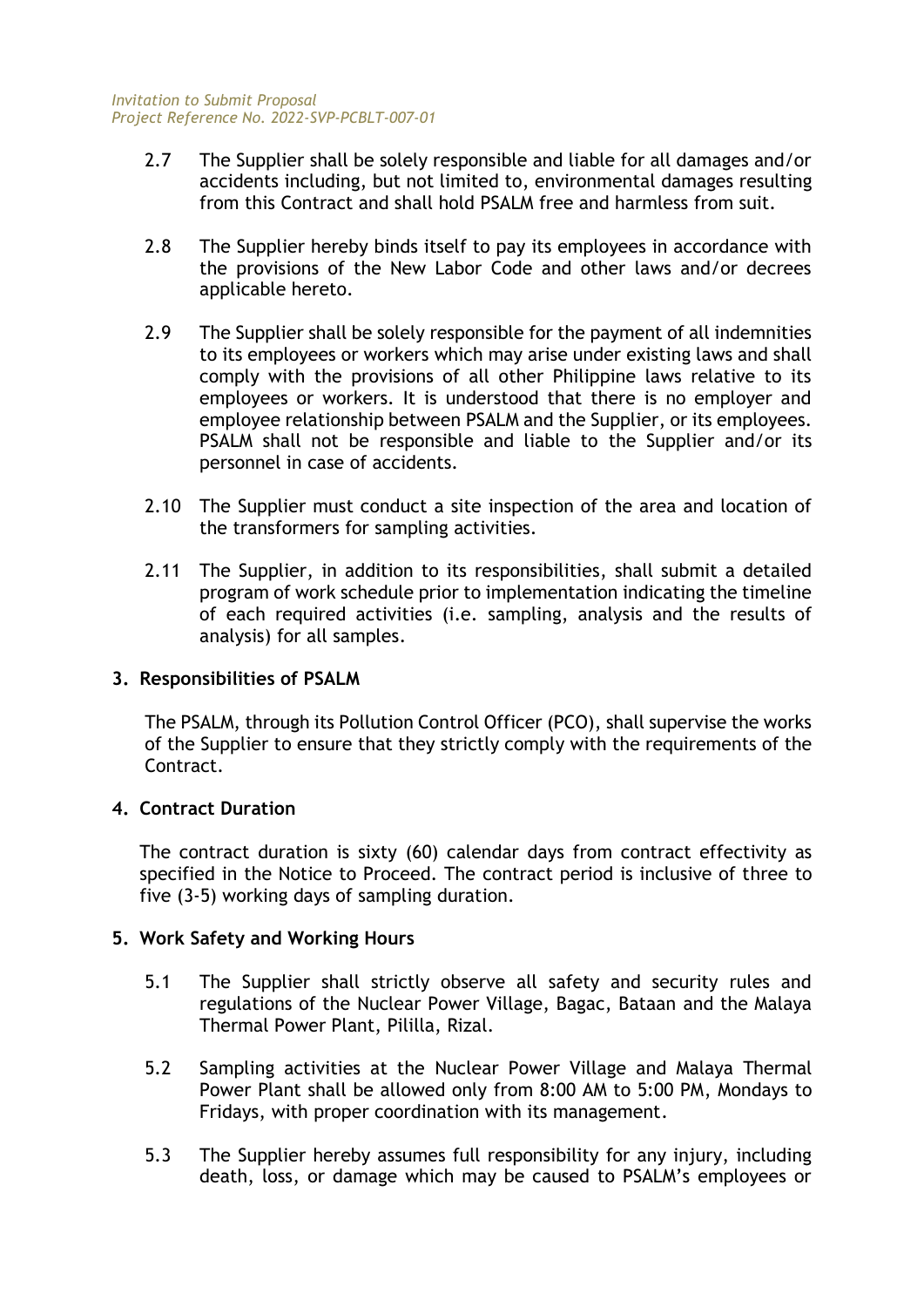property or third persons due to the fault or negligence of the Supplier or the Supplier's employees, and further binds itself to hold PSALM free and harmless from any such of injury or damage. PSALM shall not be responsible for any injury, loss or damage which the Supplier or any of its employees may sustain in the performance of Supplier's obligations under this contract.

# **6. Payment Terms**

The payment shall be made within thirty (30) to forty-five (45) calendar days upon submission of all test results and issuance of the billing statements by the Supplier and the corresponding certificate of final acceptance duly signed by PSALM.

# **7. Force Majeure**

- 7.1 The Supplier shall not be liable for forfeiture of its performance security, liquidated damages, or termination for default if and to the extent that its delay in the performance or other failure to perform its obligations under the Contract is the result of a *force majeure*.
- 7.2 For purposes of this Contract, the terms "*force majeure*" and "fortuitous event" may be used interchangeably. In this regard, a *force majeure* or fortuitous event shall be interpreted to mean an event which the Supplier could not have foreseen, or which though foreseen, was inevitable. It shall not include ordinary unfavorable weather conditions and any other causes the effects of which could have been avoided with the exercise of reasonable diligence by the Supplier. Force majeure events may include, but not limited to, acts of God, accidents not attributable to the fault or negligence of the Supplier, earthquake, wars or revolutions, fires, floods, epidemics, quarantine restrictions due to pandemic, and freight embargoes.
- 7.3 If a *force majeure* situation arises, the Supplier shall promptly notify PSALM in writing of such condition and the cause thereof. Unless otherwise directed by PSALM in writing, the Supplier shall continue to perform its obligations under the Contract as far as is reasonably practical and shall seek all reasonable alternative means for performance not prevented by the *force majeure*.

# **8. Performance Security**

To guarantee the faithful performance by the winning Supplier of its obligations under the Contract, it shall post a performance security within a maximum period of ten (10) calendar days from the receipt of the Notice of Award from PSALM and in no case later than the signing of the Contract.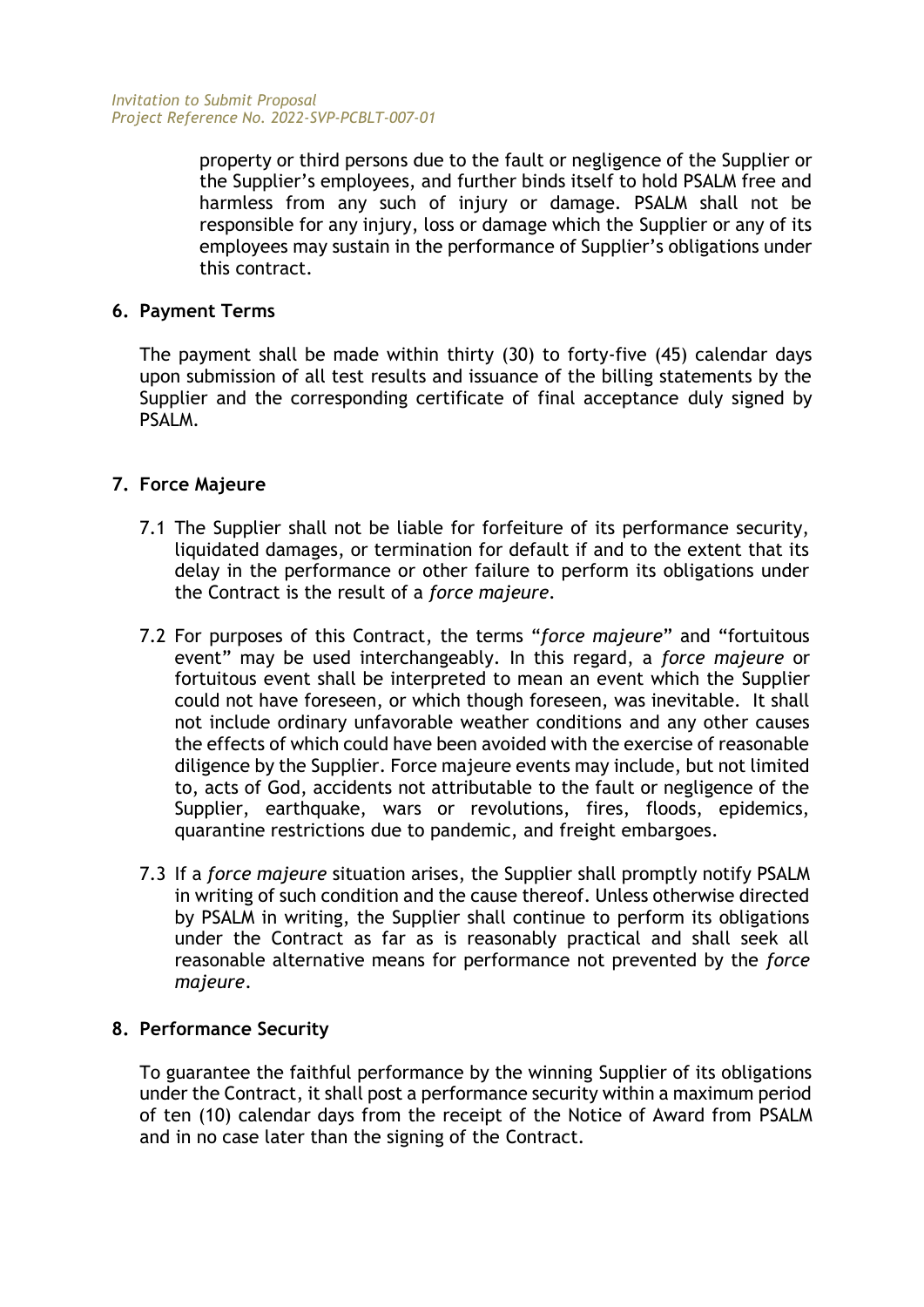The performance security shall be denominated in Philippine Pesos and posted in favor of PSALM in an amount not less than the percentage of the total contract price in accordance with the following schedule:

| <b>Form of Performance Security</b>                                                                                                                                                                                                                       | <b>Amount of Performance Security</b><br>(Not less than the Percentage of<br>the Total Contract Price) |
|-----------------------------------------------------------------------------------------------------------------------------------------------------------------------------------------------------------------------------------------------------------|--------------------------------------------------------------------------------------------------------|
| (a) Cash or cashier's/manager's check<br>issued by a Universal or Commercial Bank;                                                                                                                                                                        |                                                                                                        |
| (b) Bank draft/guarantee or irrevocable<br>letter of credit issued by a Universal or<br>Commercial Bank: Provided, however,<br>that it shall be confirmed<br>or<br>authenticated by a Universal<br>or<br>Commercial Bank, if issued by a foreign<br>bank; | Five percent (5%)                                                                                      |
| (c) Surety bond callable upon demand<br>issued by a surety or insurance company<br>duly certified by the Insurance<br>Commission as authorized to issue such<br>security.                                                                                 | Thirty percent (30%)                                                                                   |

Failure of the successful Supplier to comply with the abovementioned requirement shall constitute sufficient ground for the annulment of the award and forfeiture of the bid security, in which event PSALM shall have a fresh period to initiate negotiation and if successful, complete post-qualification of the second Highest Rated Bid. The procedure shall be repeated until the Highest Responsive Rated Bid is identified and selected for recommendation of contract award. However, if no Supplier had a successful negotiation or passed postqualification, the BAC shall declare the bidding a failure and conduct a re-bidding with re-advertisement, if necessary.

# **9. Liquidated Damages**

Failure to comply with the terms and conditions of the Contract shall be subject to liquidated damages at least equal to one-tenth (1/10) of one percent (1%) of the cost of the unperformed portion for every day of delay. The maximum deduction shall be ten percent (10%) of the amount of the Contract. Once the maximum is reached, PSALM may rescind or terminate the Contract without prejudice to other courses of action and remedies open to it.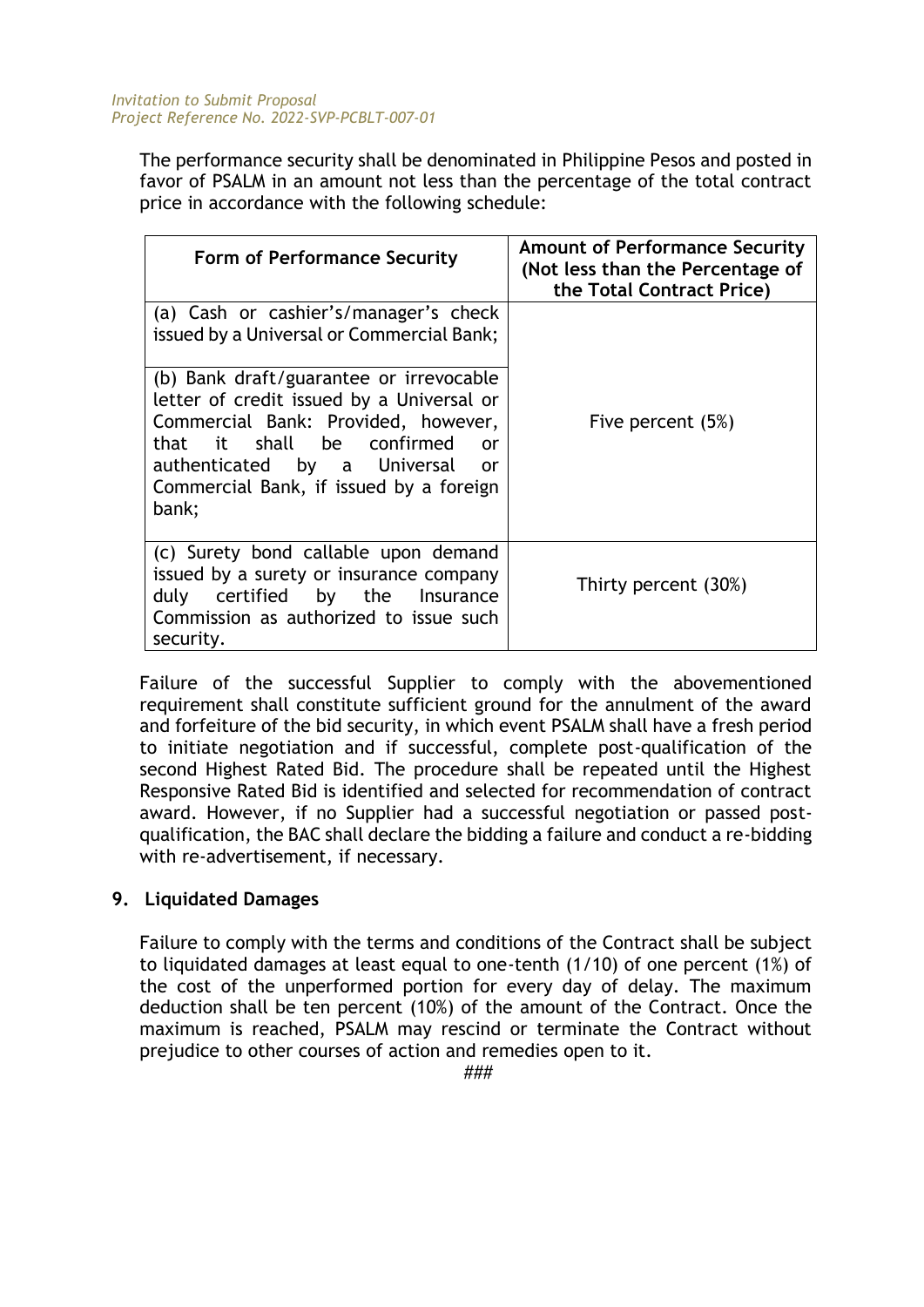**ANNEX "B"**

# Detailed Bid Price Schedule

Date:  $\Box$ 

Project: **Procurement of Services of DENR-EMB Recognized/Registered PCB Laboratory for Testing of Transformers**

Code: **Project Reference No. 2022-SVP-PCBLT-007-01**

**(Bidder Name/Address/Tel. No.)**

Date of Submission: \_\_\_\_\_\_\_\_\_\_\_\_\_\_\_\_ Time of Submission:

\_\_\_\_\_\_\_\_\_\_\_\_\_\_\_\_\_\_\_\_\_\_\_\_\_\_\_\_\_\_\_\_\_\_\_

| <b>Item Description</b>                                                             |    |          |      |  | Unit            | Quantity |  |
|-------------------------------------------------------------------------------------|----|----------|------|--|-----------------|----------|--|
| Procurement<br>Recognized/Registered PCB Laboratory for Testing of<br>Transformers. | of | Services | of a |  | <b>DENR-EMB</b> | lot      |  |

**TOTAL PRICE (PHP) =**

**PLUS: 12% VAT =**

**TOTAL BID PRICE (PHP) =**

**Total Amount of Bid Price in Words:**

Note:

1. Total Bid Price shall not exceed the Approved Budget for the Contract.

2. Section 32.2.1(a) of the 2016 Revised IRR of RA 9184 states that "[u]nless the Instructions to Bidders specifically allow partial bids, bids not addressing or providing all of the required items in the Bidding Documents/Request for Proposal including, where applicable, bill of quantities, shall be considered non-responsive and, thus, automatically disqualified. In this regard, where a required item is provided, but no price is indicated, the same shall be considered as non-responsive, but specifying a zero (0) or a dash (-) for the said item would mean that it is being offered for free to the Government, except those required by law or regulations to be provided."

\_\_\_\_\_\_\_\_\_\_\_\_\_\_\_\_\_\_\_\_\_\_\_\_\_\_\_\_\_\_\_\_\_\_\_\_\_\_\_\_\_\_\_\_\_\_\_\_\_\_\_\_\_\_\_\_\_\_\_\_\_\_\_\_\_\_\_\_\_\_\_\_\_\_\_\_\_\_\_\_\_\_\_\_\_

| Signature Over Printed Name of Supplier/ |
|------------------------------------------|
| Authorized Representative                |
| Position:                                |
| Date:                                    |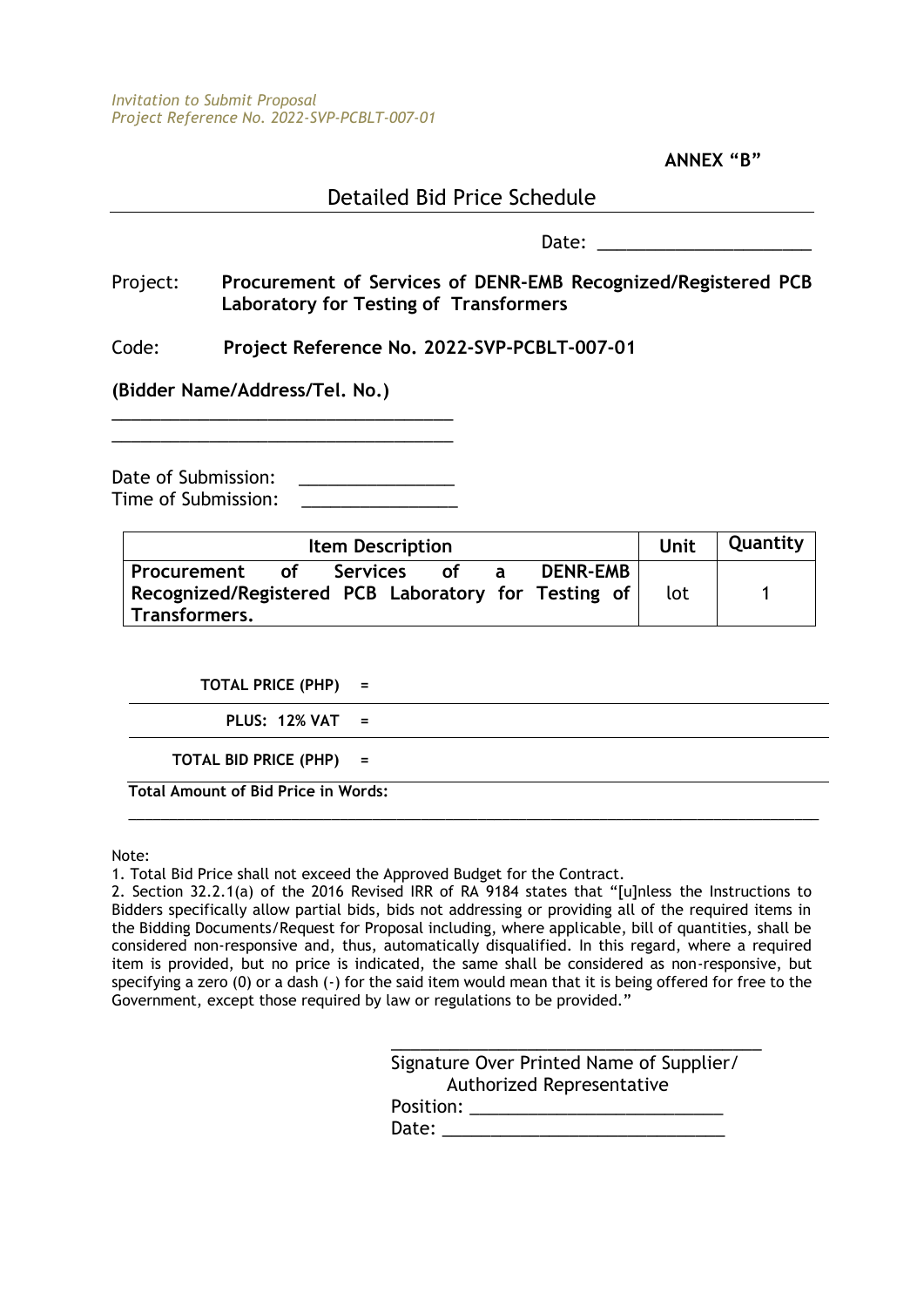**ANNEX "C"**

# **CONFORMITY WITH ANNEX A (TERMS OF REFERENCE)**

*(Name of Bidder)* hereby undertakes that it shall COMPLY with the general requirements stated in Terms of Reference (Annex A).

> \_\_\_\_\_\_\_\_\_\_\_\_\_\_\_\_\_\_\_\_\_\_\_\_\_\_\_\_\_\_\_\_\_\_\_\_ Name and Signature of Authorized Official

\_\_\_\_\_\_\_\_\_\_\_\_\_\_\_\_\_\_\_\_\_\_\_\_\_\_\_\_\_\_\_\_\_\_\_\_

\_\_\_\_\_\_\_\_\_\_\_\_\_\_\_\_\_\_\_\_\_\_\_\_\_\_\_\_\_\_\_\_\_\_\_\_

Position

Date

REPUBLIC OF THE PHILIPPINES)  $\sim$  ) S.S.

# ACKNOWLEDGMENT

BEFORE ME, a Notary Public for and in \_\_\_\_\_\_\_\_\_, Philippines, this \_\_\_ day of \_\_\_\_\_\_\_\_\_\_\_\_\_\_\_\_, 2022, personally appeared:

| Name       | Government-Issued ID<br>& No. | Issued on | Issued at |
|------------|-------------------------------|-----------|-----------|
| (SUPPLIER) |                               |           |           |

known to me and to me known to be the same person who executed the foregoing instrument consisting of  $($  ) page/s, including the page whereon this Acknowledgment is written, all pages signed by both parties and their instrumental witnesses, and they acknowledged before me that the same is their free and voluntary act and deed and that of the Corporation they represent.

WITNESS MY HAND AND NOTARIAL SEAL, on the date and place first above written.

Notary Public

Doc. No. \_\_ Page No. \_\_\_; Book No. Series of 2022.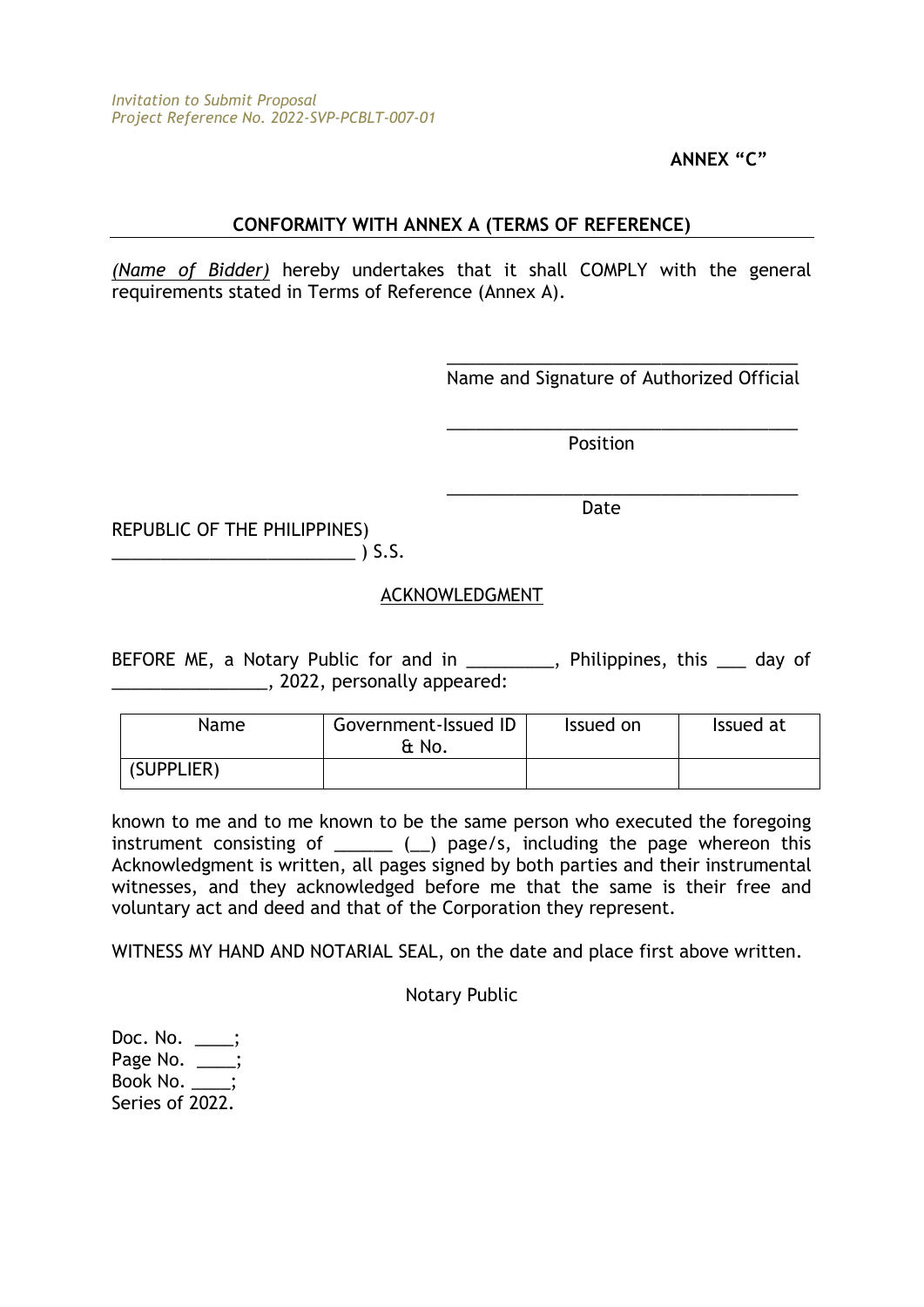#### **OMNIBUS SWORN STATEMENT**

# REPUBLIC OF THE PHILIPPINES ) CITY/MUNICIPALITY OF \_\_\_\_\_\_ ) S.S.

# **AFFIDAVIT**

I, [Name of Affiant], of legal age, [Civil Status], [Nationality], and residing at [Address of Affiant], after having been duly sworn in accordance with law, do hereby depose and state that:

*1. [Select one, delete the other:]*

*[If a sole proprietorship:]* I am the sole proprietor or authorized representative of [Name of Bidder] with office address at [address of Bidder];

*[If a partnership, corporation, cooperative, or joint venture:]* I am the duly authorized and designated representative of [Name of Bidder] with office address at [address of Bidder];

*2. [Select one, delete the other:]*

*[If a sole proprietorship:]* As the owner and sole proprietor, or authorized representative of [Name of Bidder], I have full power and authority to do, execute and perform any and all acts necessary to participate, submit the bid, and to sign and execute the ensuing contract for [Name of the Project] of the [Name of the Procuring Entity], as shown in the attached duly notarized Special Power of Attorney;

*[If a partnership, corporation, cooperative, or joint venture:]* I am granted full power and authority to do, execute and perform any and all acts necessary to participate, submit the bid, and to sign and execute the ensuing contract for [Name of the Project] of the [Name of the Procuring Entity], as shown in the attached [state title of attached document showing proof of authorization (e.g., duly notarized Secretary's Certificate, Board/Partnership Resolution, or Special Power of Attorney, whichever is applicable;)];

- 3. [Name of Bidder] is not "blacklisted" or barred from bidding by the Government of the Philippines or any of its agencies, offices, corporations, or Local Government Units, foreign government/foreign or international financing institution whose blacklisting rules have been recognized by the Government Procurement Policy Board, by itself or by relation, membership, association, affiliation, or controlling interest with another blacklisted person or entity as defined and provided for in the Uniform Guidelines on Blacklisting;
- 4. Each of the documents submitted in satisfaction of the bidding requirements is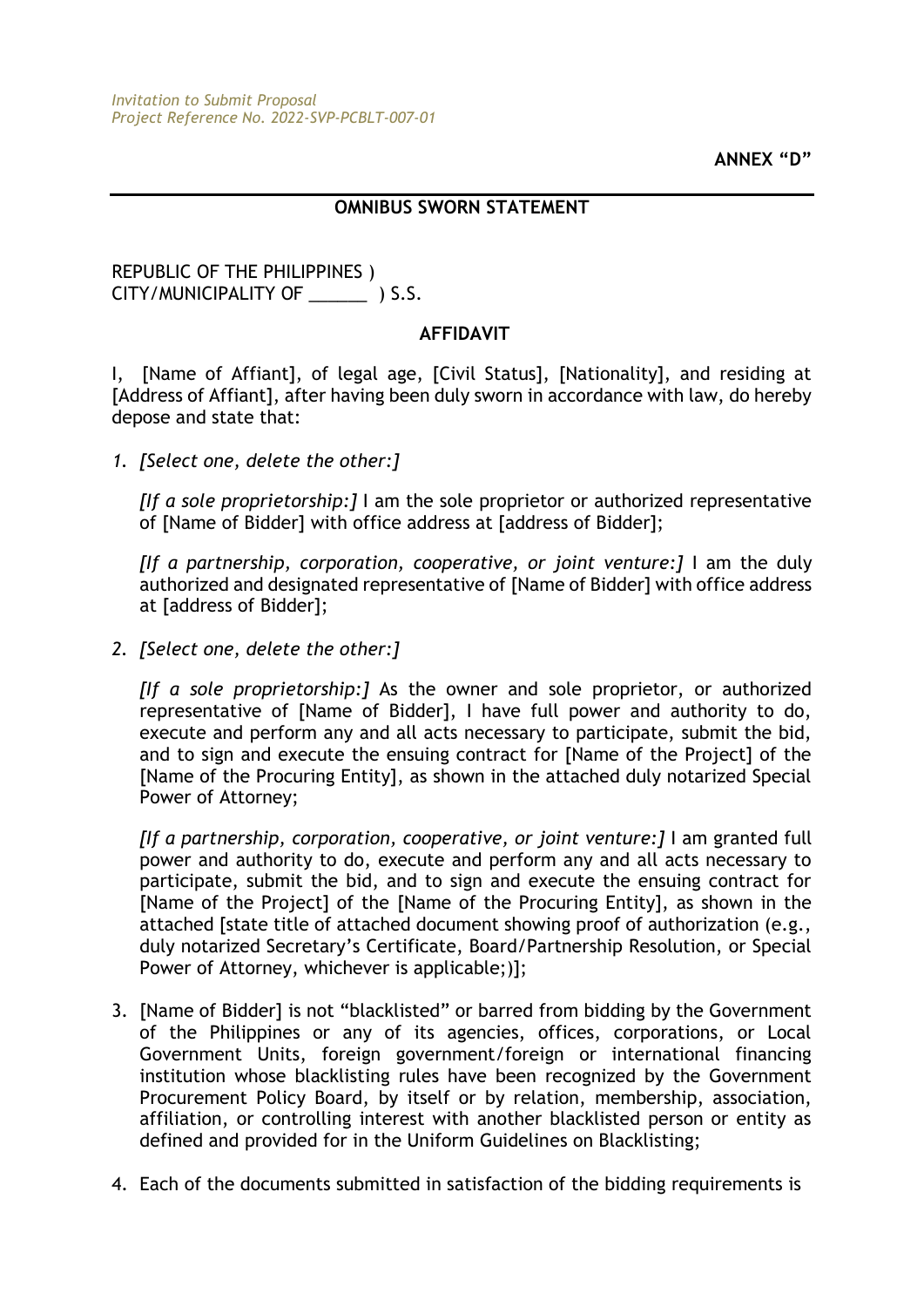an authentic copy of the original, complete, and all statements and information provided therein are true and correct;

- 5. [Name of Bidder] is authorizing the Head of the Procuring Entity or its duly authorized representative(s) to verify all the documents submitted;
- *6. [Select one, delete the rest:]*

*[If a sole proprietorship:]* The owner or sole proprietor is not related to the Head of the Procuring Entity, members of the Bids and Awards Committee (BAC), the Technical Working Group, and the BAC Secretariat, the head of the Project Management Office or the end-user unit, and the project consultants by consanguinity or affinity up to the third civil degree;

*[If a partnership or cooperative:]* None of the officers and members of *[Name of Bidder]* is related to the Head of the Procuring Entity, members of the Bids and Awards Committee (BAC), the Technical Working Group, and the BAC Secretariat, the head of the Project Management Office or the end-user unit, and the project consultants by consanguinity or affinity up to the third civil degree;

*[If a corporation or joint venture:]* None of the officers, directors, and controlling stockholders of *[Name of Bidder]* is related to the Head of the Procuring Entity, members of the Bids and Awards Committee (BAC), the Technical Working Group, and the BAC Secretariat, the head of the Project Management Office or the end-user unit, and the project consultants by consanguinity or affinity up to the third civil degree;

- 7. *[Name of Bidder]* complies with existing labor laws and standards; and
- 8. *[Name of Bidder]* is aware of and has undertaken the responsibilities as a Bidder in compliance with the Philippine Bidding Documents, which includes:
	- a. Carefully examining all of the Bidding Documents;
	- b. Acknowledging all conditions, local or otherwise, affecting the implementation of the Contract;
	- c. Making an estimate of the facilities available and needed for the contract to be bid, if any; and
	- d. Inquiring or securing Supplemental/Bid Bulletin(s) issued for the *[Name of the Project]*.
- 9. *[Name of Bidder]* did not give or pay directly or indirectly, any commission, amount, fee, or any form of consideration, pecuniary or otherwise, to any person or official, personnel or representative of the government in relation to any procurement project or activity.
- 10.In case advance payment was made or given, failure to perform or deliver any of the obligations and undertakings in the contract shall be sufficient grounds to constitute criminal liability for Swindling (Estafa) or the commission of fraud with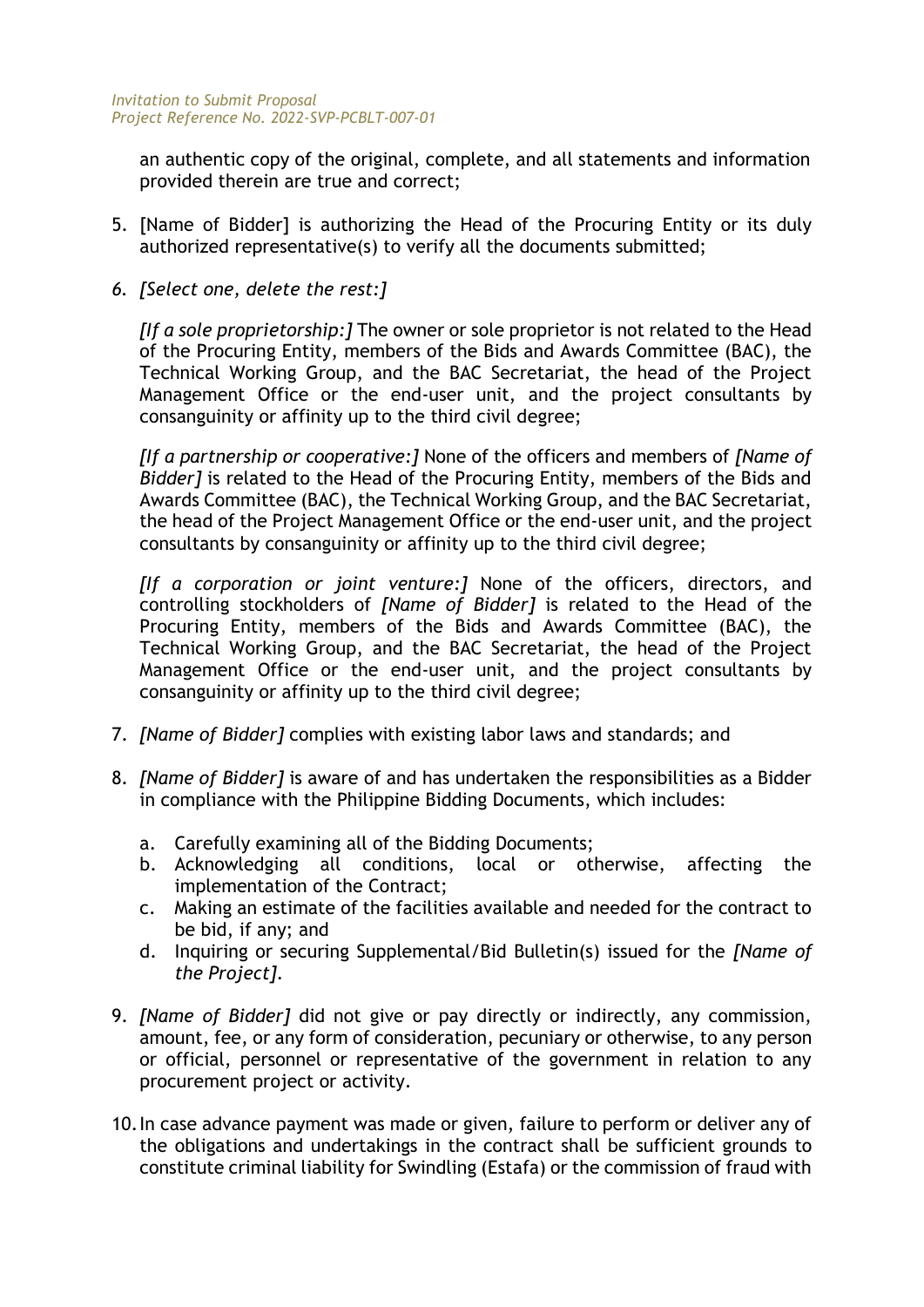unfaithfulness or abuse of confidence through misappropriating or converting any payment received by a person or entity under an obligation involving the duty to deliver certain goods or services, to the prejudice of the public and the government of the Philippines pursuant to Article 315 of Act No. 3815 s. 1930, as amended, or the Revised Penal Code.

**IN WITNESS WHEREOF**, I have hereunto set my hand this \_\_ day of \_\_\_, 2022 at \_\_\_\_\_\_\_\_\_\_\_\_, Philippines.

> *[Insert NAME OF BIDDER OR ITS AUTHORIZED REPRESENTATIVE] [Insert signatory's legal capacity]* Affiant

**SUBSCRIBED AND SWORN** to before me this \_\_\_ day of *[month] [year]* at *[place of execution],* Philippines. Affiant/s is/are personally known to me and was/were identified by me through competent evidence of identity as defined in the 2004 Rules on Notarial Practice (A.M. No. 02-8-13-SC). Affiant/s exhibited to me his/her [insert type of government identification card used], with his/her photograph and signature appearing thereon, with no. \_\_\_\_\_\_\_ and his/her Community Tax Certificate No. This issued on the at the set of the set of the set of the set of the set of the set of the set o

Witness my hand and seal this \_\_\_ day of *[month] [year]*.

#### **NAME OF NOTARY PUBLIC**

| Serial No. of Commission |                                              |
|--------------------------|----------------------------------------------|
| Notary Public for        | until                                        |
| Roll of Attorneys No.    |                                              |
|                          | PTR No. ______ [date issued], [place issued] |
| IBP No.                  | [date issued], [place issued]                |

Doc. No. \_\_\_\_\_; Page No. \_\_\_\_; Book No. \_\_\_\_\_; Series of 2022.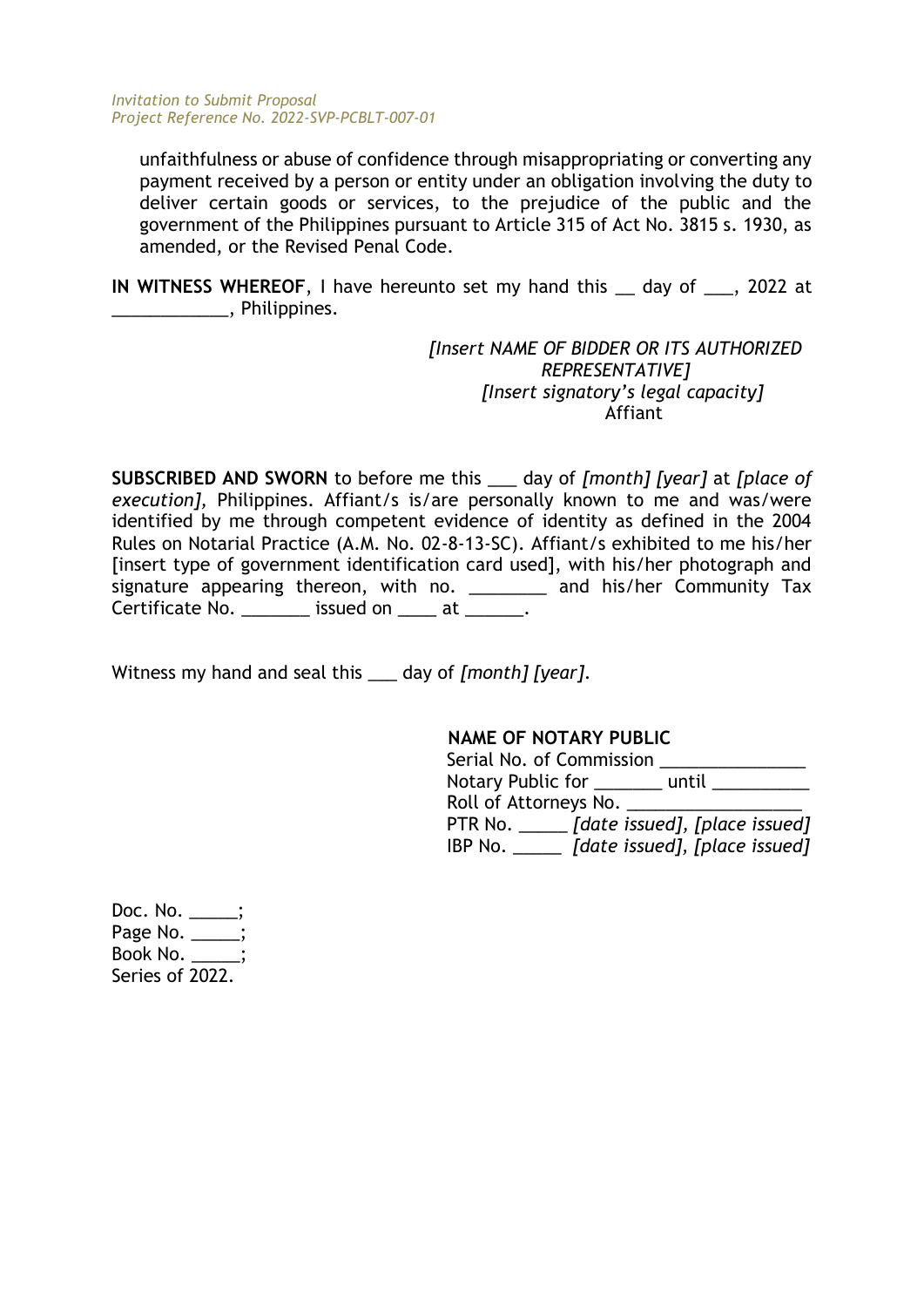# **GENERAL POLICIES AND PROCEDURES ON ELECTRONIC/ ONLINE SUBMISSION AND RECEIPT OF BIDS**

# Legal Basis

The GPPB issued Resolution No. 09-2020 dated 07 May 2020 Approving Measures for The Efficient Conduct of Procurement Activities During A State of Calamity, or Implementation of Community Quarantine or Similar Restrictions. Among the measures introduced by the said Resolution are the following:

- a. All Procuring Entities (PE) are now encouraged to maximize the use of videoconferencing, webcasting and similar technology in the conduct of any of the BAC meetings and the determination of a quorum by the Bids and Awards Committee (BAC). The use of digital signatures in procurement related documents is also encouraged.
- b. Bids may now be submitted through on-line submission. The online or electronic submission and receipt of bids for procurement modalities where a two-envelope procedure or sealed price quotation and use a two-factor security procedure consisting of an archive format compression and password protection is required.
- c. The BAC shall decide whether to allow the online or electronic submission and receipt of bids based on the PE's procurement needs and capabilities. It shall ensure the security, integrity and confidentiality of the bids submitted and generate an audit trail of transactions for the security, integrity and authenticity of the bid submissions.

User Registration and Payment of Bidding Document Fee

- 1. The Bidder must pay for the amount indicated in the Invitation to Bid before the Bidder can send their bids through the PSALM online bidding system.
- 2. After paying the bidding document fee, the Bidder must send an email to the BAC Secretariat at [BACSec2021@psalm.gov.ph](mailto:BACSec2021@psalm.gov.ph) and must attach the following:
	- The picture or screenshot of the transaction or deposit slip
	- The valid email address that will be used in sending the bid
- 3. After receiving the above email, the BAC Secretariat will inform the PSALM ISTD to whitelist the provided email address and create and share the folder for the particular bidder.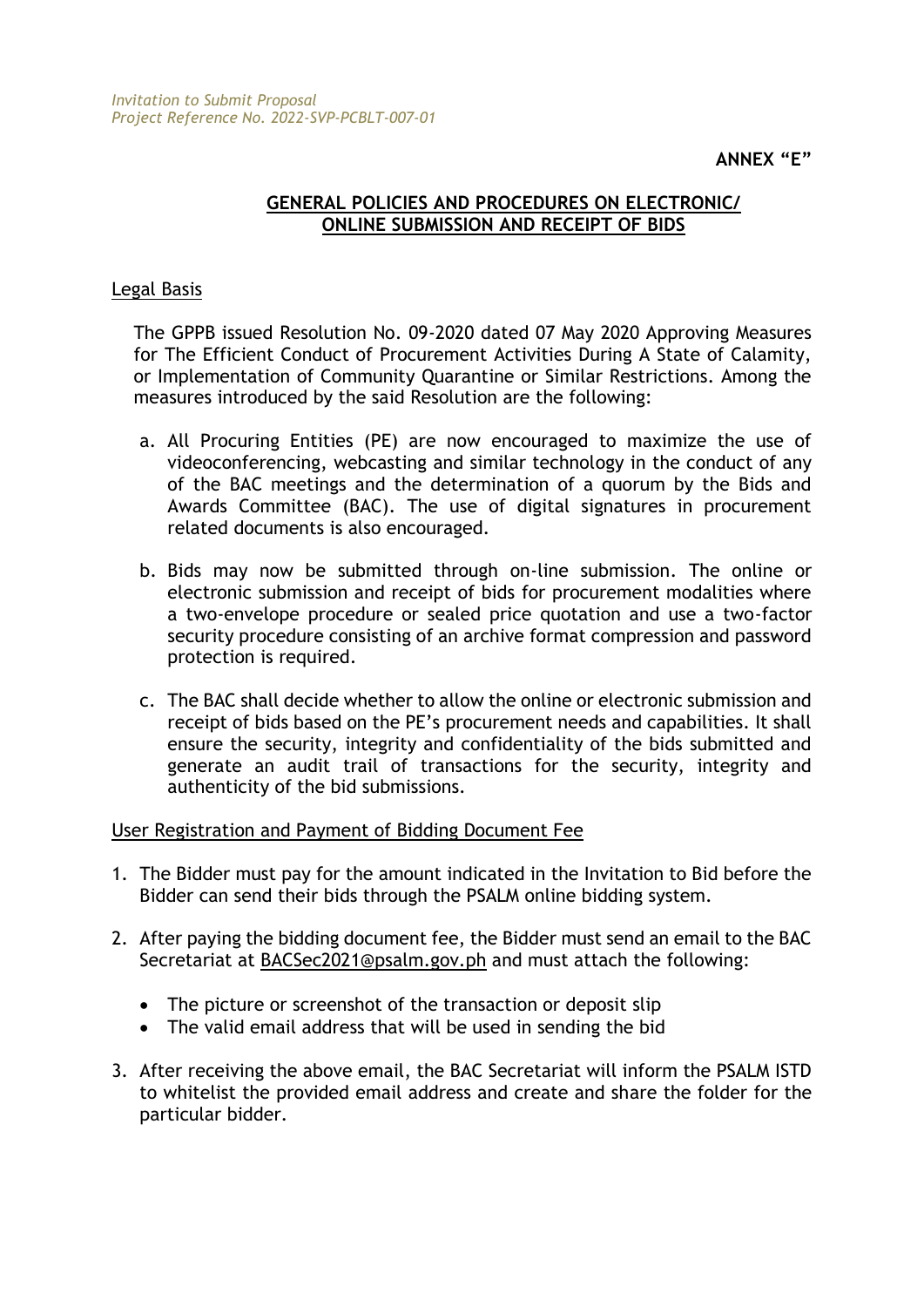- 4. The BAC Secretariat will email the Bidder to confirm the receipt of the above information together with the link of the shared folder created by the PSALM ISTD.
- 5. Only bidders who pay the Bid Document Fee shall be allowed to participate in the e-bidding activities and submit a bid.

Payments can be deposited thru PSALM LBP account with details below:

| Name of Bank:                             | Land Bank of the Philippines                                          |
|-------------------------------------------|-----------------------------------------------------------------------|
| Branch:                                   | Paseo de Roxas Branch                                                 |
| <b>Account Name:</b>                      | Power Sector Assets and Liabilities Management<br>Corporation (PSALM) |
| <b>Account Number:</b><br>LBP Swift Code: | 1802-1019-68<br><b>TLBPPHMM</b>                                       |

#### Submission of Bids

- 1. The Invitation to Bid, including the Bidding Documents shall clearly state whether the submission and receipt of bids through electronic means is available for the procurement opportunity.
- 2. The Bidder shall submit their Bids by uploading it to the provided shared folder at any time before the closing date and time specified in the Bidding Documents.
- 3. Below are the procedures on how to upload the bidding documents, its format, and the documents it must contain.

| Procedures / Steps on How to Submit a Bidding Documents and Other            |
|------------------------------------------------------------------------------|
| <b>Required Documents</b>                                                    |
| 1. The Bidder must follow the "User Registration and Payment of Bidding      |
| Document Fee" procedure before submitting the bidding documents.             |
| 2. The BAC Secretariat will email the link of the shared folder to the       |
| registered email address of the bidder.                                      |
| 3. The Bidder needs to check the email (including the SPAM/Junk folder)      |
| from the PSALM BAC Secretariat that contains the link of the shared          |
| folder that the Bidder may use in submitting the required Bidding            |
| Documents and other requirements.                                            |
| 4. After receiving the email, the Bidder will need to click the link sent by |
| the PSALM BAC Secretariat or copy and paste it to the address bar of         |
| any browser.                                                                 |
| 5. The verification page will appear. The Bidder will need to click the      |
| "Send Code" button.                                                          |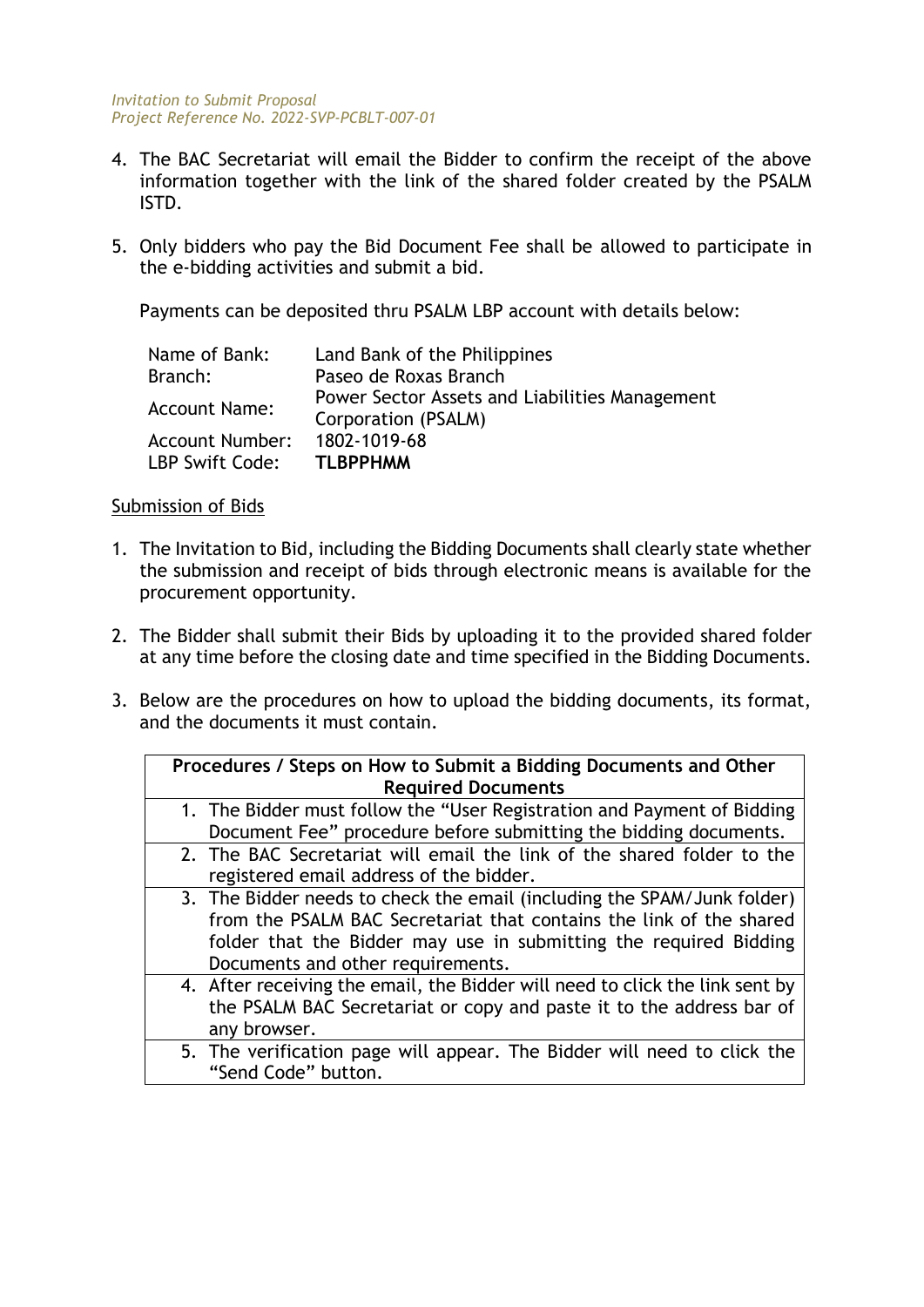| Procedures / Steps on How to Submit a Bidding Documents and Other<br><b>Required Documents</b>                                                                         |                                                                                                                                                                                                                                                                                                                                                                                                                                                                                                                                                                   |  |  |  |
|------------------------------------------------------------------------------------------------------------------------------------------------------------------------|-------------------------------------------------------------------------------------------------------------------------------------------------------------------------------------------------------------------------------------------------------------------------------------------------------------------------------------------------------------------------------------------------------------------------------------------------------------------------------------------------------------------------------------------------------------------|--|--|--|
| <b>Verification Page</b>                                                                                                                                               | <b>Request Verification Code</b><br>You've received a secure link to:<br><b>ABC Company</b><br>To verify your identity, we'll send a code to you<br>at eytinaan@yahoo.com.<br><b>Send Code</b>                                                                                                                                                                                                                                                                                                                                                                    |  |  |  |
|                                                                                                                                                                        | By clicking Send Code you allow Power Sector Assets<br>and Liabilities Management Corporation to use your<br>email address in accordance with their privacy<br>statement. Power Sector Assets and Liabilities<br>Management Corporation has not provided links to<br>6. After clicking the "Send Code" button, the verification code will be<br>sent to the Bidder's registered email address.                                                                                                                                                                    |  |  |  |
| Verification<br>Code<br>email<br>message                                                                                                                               | 83642335 is your Microsoft OneDrive verification code.<br>no-reply@sharepointonline.com<br>Wed 6/10/2020 5:45 PM<br>To: You<br><b>OneDrive</b><br>Hello,<br>For security purposes, you must enter the code below to verify your account to access<br>PSALMCorp_Bidding_Documents. The code will only work for 15 minutes and if you<br>request a new code, this code will stop working.<br>Account verification code:<br>83642335<br>Having problems with the code?<br>View the error and make sure that the email identifier is "WW7CFMB". If it's not, look for |  |  |  |
| Verification<br>Page                                                                                                                                                   | an updated email or try requesting a new code.<br>7. Input the verification code to the Verification Page and click verify.<br><b>Enter Verification Code</b>                                                                                                                                                                                                                                                                                                                                                                                                     |  |  |  |
| <b>Bidder</b><br>The<br>should enter the<br>code imediately<br>since it has an<br>expiration time.<br>will<br>An<br>error<br>occur once the<br>code<br>has<br>expired. | You've received a secure link to:<br>PSALMCorp_Bidding_Documents<br>To open this link, enter the code we just<br>emailed to juan.delacruz.psalmcorp@outloo<br>k.com. Send again                                                                                                                                                                                                                                                                                                                                                                                   |  |  |  |
| "The existing code<br>expired, we've sent<br>an email with a new<br>code<br>to                                                                                         | (i)<br>Enter code<br><b>Verify</b><br>juan.delacruz.psalmcorp@outlook.com. Please use the latest email that                                                                                                                                                                                                                                                                                                                                                                                                                                                       |  |  |  |
| has the email identifier ZYWS02C."                                                                                                                                     |                                                                                                                                                                                                                                                                                                                                                                                                                                                                                                                                                                   |  |  |  |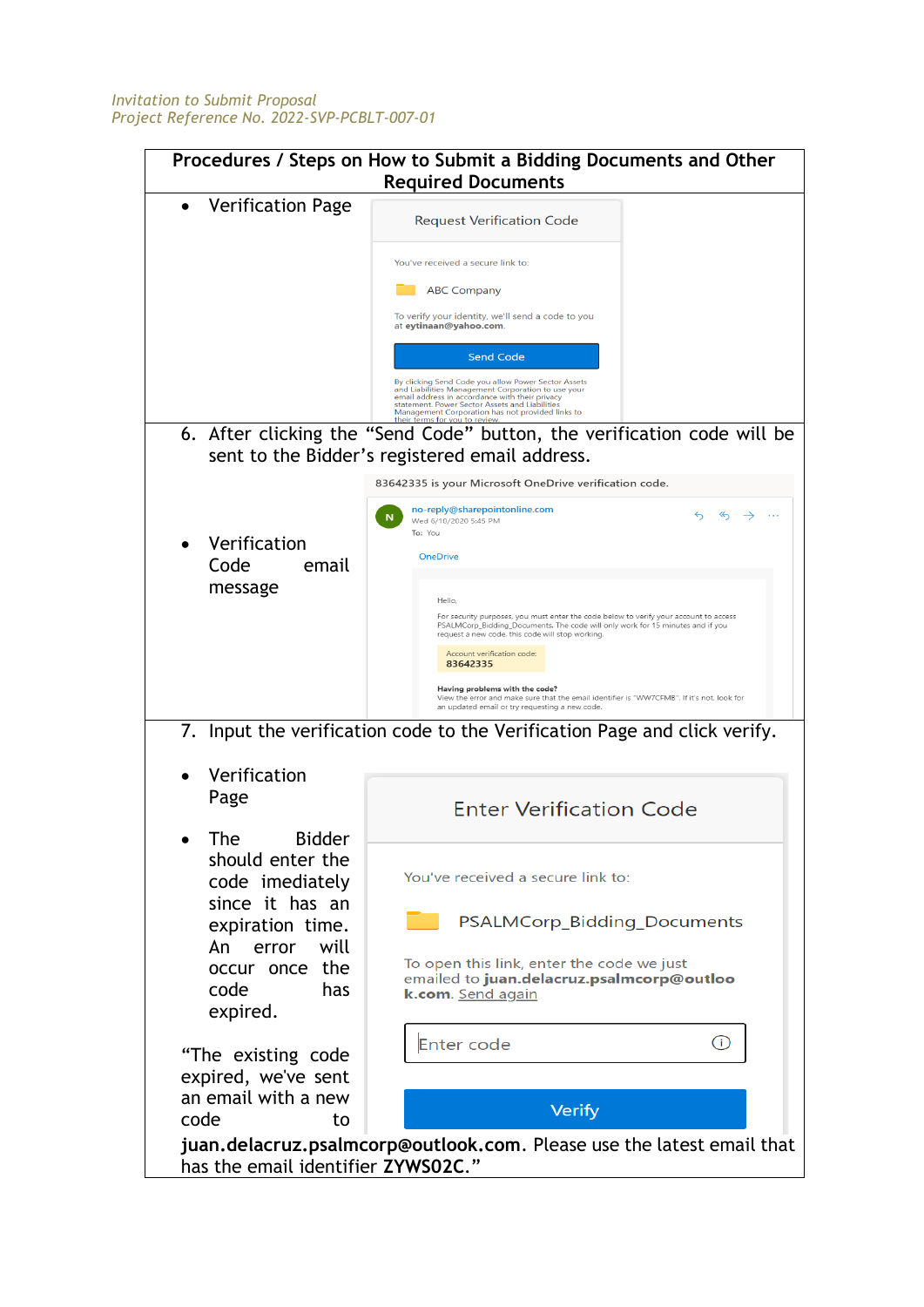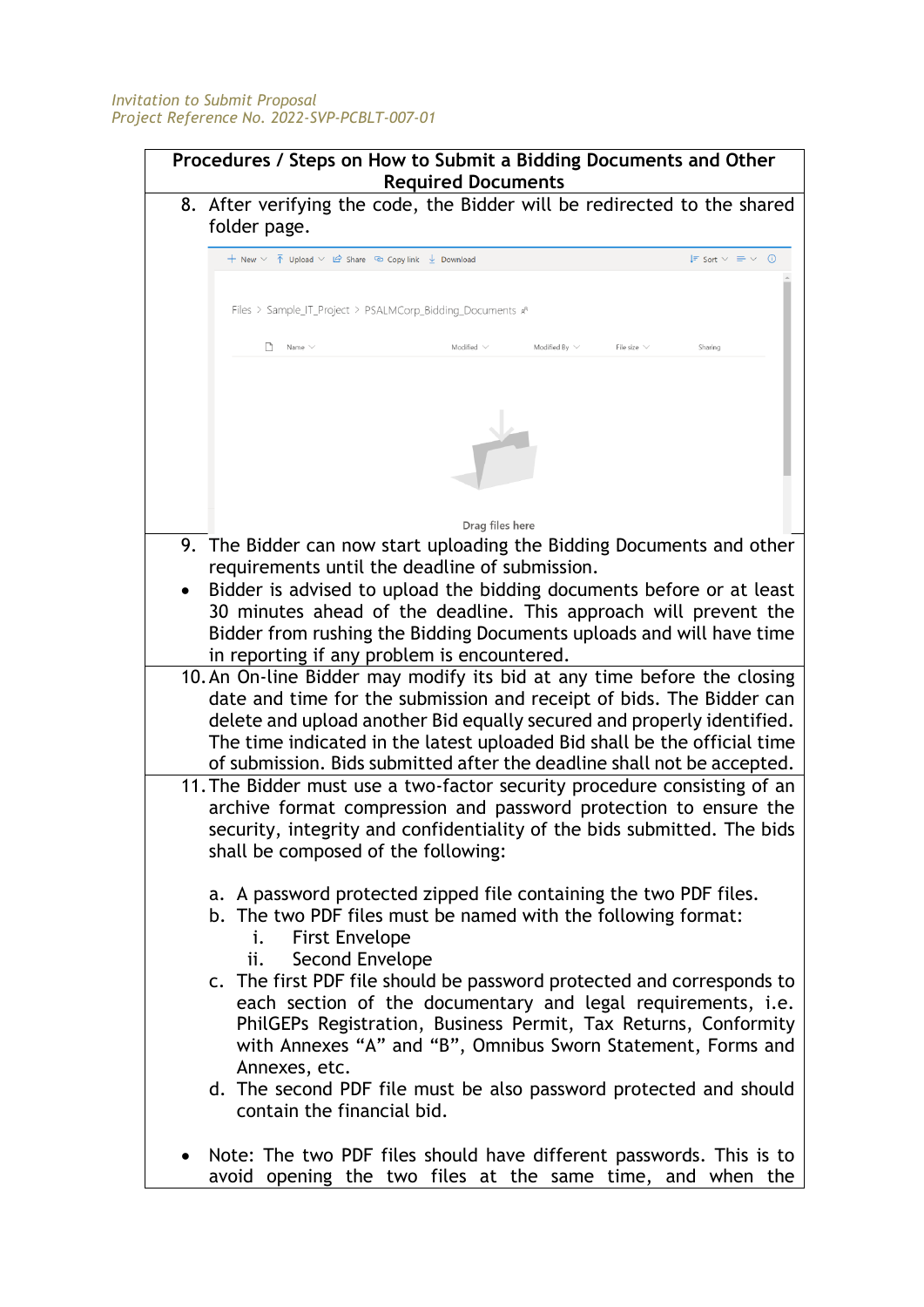| Procedures / Steps on How to Submit a Bidding Documents and Other                                                                                                                                                                                                                                                                                            | <b>Required Documents</b> |                                    |                  |                       |
|--------------------------------------------------------------------------------------------------------------------------------------------------------------------------------------------------------------------------------------------------------------------------------------------------------------------------------------------------------------|---------------------------|------------------------------------|------------------|-----------------------|
| documentary bid fails during its opening, the financial bid would<br>remain intact and unopened.                                                                                                                                                                                                                                                             |                           |                                    |                  |                       |
| 12. The Bidder must also upload a text file or notepad file with the<br>following details:                                                                                                                                                                                                                                                                   |                           |                                    |                  |                       |
| File Name: Bidder's Company Name_Project Name.txt<br><b>Contents of the File:</b><br><b>Procurement Project Title:</b><br>Project Reference No.:<br><b>Company Name:</b><br>Address:<br>Name of the bidder's authorized representative:<br><b>Contact Nos.:</b><br>Email address:<br>13. After uploading all the requirements, the Bidder must send an email |                           |                                    |                  |                       |
| BACSec2021@psalm.gov.ph<br>BAC<br>Secretariat<br>at<br>the<br>and<br>to<br>bid.submission@psalm.gov.ph to confirm the uploaded documents and<br>requirements. The Bidder must attach the picture or screenshot of the<br>uploaded documents and requirements.<br>Files > Sample_IT_Project > PSALMCorp_Bidding_Documents                                     |                           |                                    |                  |                       |
| ۱۹<br>Name $\vee$                                                                                                                                                                                                                                                                                                                                            | Modified $\vee$           | Modified By $\vee$                 | File size $\vee$ | Sharing               |
| "RFP_Palo_Alto_Firewall.zip                                                                                                                                                                                                                                                                                                                                  | A few seconds ago         | juan.delacruz.psalmcorp@ 151 KB    |                  | & <sup>R</sup> Shared |
| <sup>2</sup> Company Name_Project Name.txt                                                                                                                                                                                                                                                                                                                   | 32 minutes ago            | juan.delacruz.psalmcorp@ 159 bytes |                  | $x^R$ Shared          |
| 14. The BAC Secretariat shall send an email to the bidder acknowledging<br>and confirming the bidder's submission.<br>15. The BAC shall bar all incoming bids 30 minutes after the closing date<br>and time. Upon reaching the deadline of the certain project, the BAC                                                                                      |                           |                                    |                  |                       |
| Secretariat will inform the PSALM ISTD to remove the sharing of the<br>folder.                                                                                                                                                                                                                                                                               |                           |                                    |                  |                       |
|                                                                                                                                                                                                                                                                                                                                                              |                           |                                    |                  |                       |
| 16. After removal of the sharing of the particular folder, the Bidder will<br>not be able to submit any revised documents and requirements.<br>17. An On-line Bidder may withdraw its bid before the deadline for the                                                                                                                                        |                           |                                    |                  |                       |

| Procedures / Steps on How to ZIP a File with Password                                         |
|-----------------------------------------------------------------------------------------------|
| 1. User can download a free file archiver software though this link<br>https://www.7-zip.org/ |
| 2. Install the downloaded software                                                            |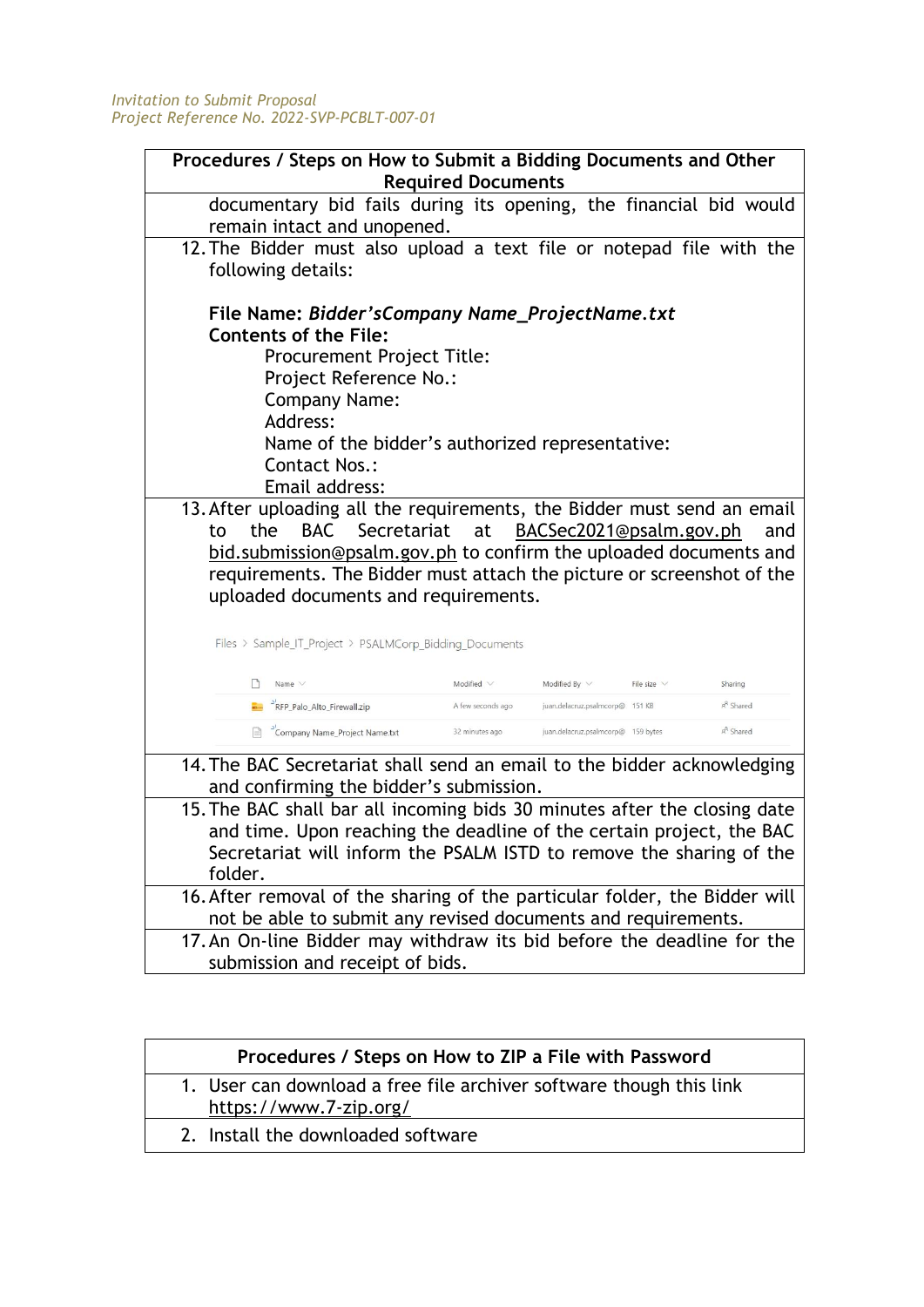| 3. Right<br>click<br><b>RIDE</b> Rest Folde         |                                                                                 |                                                                                          |                                  |                                                          | э                                               |
|-----------------------------------------------------|---------------------------------------------------------------------------------|------------------------------------------------------------------------------------------|----------------------------------|----------------------------------------------------------|-------------------------------------------------|
| the                                                 | & Cut<br>×<br><b>KE</b> Copy path                                               | The New Rem *<br>車                                                                       | - Select all<br>$A$ Edit         |                                                          |                                                 |
| Pin to Quick Copy<br>document<br>Ope                | Move:<br>Delete<br>Copy<br>Gl Basic showers                                     | falder                                                                                   | in <sup>12</sup> Iment selection |                                                          |                                                 |
| Edit<br>New<br>that<br>needs                        |                                                                                 |                                                                                          |                                  |                                                          | $\vee$ <b>D</b> $\heartsuit$ Search Test Folder |
| Print                                               | Open with Sublime Text                                                          | Date modified<br>19/05/2020 3:20 pm<br>ill docx                                          | Type<br>Microsoft Word Doc       | Size<br>158 KB                                           |                                                 |
| to<br>be<br>Share with Skype<br>$7 - Zp$<br>CRC SHA |                                                                                 | Open archive<br>Open archive                                                             |                                  |                                                          |                                                 |
| archived<br>$\mathbf{P}$ Share<br>Open with.        |                                                                                 | Extract files.<br>Extract Here                                                           |                                  |                                                          |                                                 |
| 4. Select 7-zip<br>Give access to                   | Scan with Sophos Anti-Virus                                                     | Extract to "RFP_Palo_Alto_Firewall\"<br>Tost archive                                     |                                  |                                                          |                                                 |
| Add<br>to<br>Add to archive<br>>                    | Add to "RFP_Palo_Alto_Firewall.rar"                                             | Add to archive.<br>Compress and email.<br>Add to "RFP_Palo_Alto_Firewall.7z"             |                                  |                                                          |                                                 |
| Compress and email<br>archive                       | Compress to 'RFP Palo Alto Firewall.rar' and email<br>Restore previous versions | Compress to "RFP_Palo_Alto_Firewall.72" and email<br>Add to "RFP Palo Alto Firewall.zip" |                                  |                                                          |                                                 |
| Send to                                             |                                                                                 | Compress to 'RFP_Palo_Alto_Firewall.zip' and email                                       |                                  |                                                          |                                                 |
| Cut<br>Copy                                         |                                                                                 |                                                                                          |                                  |                                                          |                                                 |
| Create shortcut<br>Delete:                          |                                                                                 |                                                                                          |                                  |                                                          |                                                 |
| Ronamo<br>Properties                                |                                                                                 |                                                                                          |                                  |                                                          | 田島                                              |
| H                                                   | $\rho$ Type here to search                                                      |                                                                                          |                                  | <b>O O O H 5 G &amp; 4 G Q &amp; C</b> ^ " < * > = = m , |                                                 |
|                                                     |                                                                                 |                                                                                          |                                  |                                                          |                                                 |
| 5. Select                                           |                                                                                 |                                                                                          |                                  |                                                          |                                                 |
| the                                                 | Add to Archive                                                                  |                                                                                          |                                  |                                                          | $\times$                                        |
| destination<br>of                                   | Archive:                                                                        | C:\Users\EYTinaan\Documents\Test Folder\                                                 |                                  |                                                          |                                                 |
| the file                                            | RFP_Palo_Alto_Firewall.zip                                                      |                                                                                          |                                  |                                                          |                                                 |
| 6. Make sure<br>to                                  | Archive format:                                                                 | zip                                                                                      | $\checkmark$                     | Update mode:                                             | Add and replace files<br>$\checkmark$           |
| choose<br>the                                       | <b>Compression level:</b>                                                       | Ultra                                                                                    | $\checkmark$                     | Path mode:                                               | $\checkmark$<br>Relative pathnames              |
| following:                                          |                                                                                 |                                                                                          |                                  |                                                          |                                                 |
| a. Archive                                          | Compression method:                                                             | Deflate                                                                                  | $\checkmark$                     | Options<br>Create SFX archive                            |                                                 |
| format - ZIP                                        | Dictionary size:                                                                | 32 KB                                                                                    | $\checkmark$                     | Compress shared files                                    |                                                 |
| b. Encryption                                       | Word size:                                                                      | 128                                                                                      | $\checkmark$                     | Delete files after compression                           |                                                 |
| method                                              |                                                                                 |                                                                                          |                                  |                                                          |                                                 |
| <b>AES-256</b>                                      | Solid Block size:                                                               |                                                                                          |                                  | Encryption                                               |                                                 |
|                                                     | Number of CPU threads:                                                          | $\checkmark$<br>$\overline{\mathbf{8}}$                                                  | 18                               | Enter password:<br>********                              |                                                 |
| c. Compression                                      | Memory usage for Compressing:                                                   |                                                                                          | <b>260 MB</b>                    |                                                          |                                                 |
| level                                               | Memory usage for Decompressing:                                                 |                                                                                          | 2MB                              | Reenter password:<br>********                            |                                                 |
| <b>ULTRA</b>                                        | Split to volumes, bytes:                                                        |                                                                                          |                                  |                                                          |                                                 |
| d. Leave other                                      |                                                                                 |                                                                                          | $\checkmark$                     | <b>Show Password</b>                                     |                                                 |
| options<br>to                                       | Parameters:                                                                     |                                                                                          |                                  | Encryption method:                                       | <b>AES-256</b><br>$\checkmark$                  |
| their default                                       |                                                                                 |                                                                                          |                                  |                                                          |                                                 |
| value                                               |                                                                                 |                                                                                          |                                  |                                                          |                                                 |
| 7. Input<br>the                                     |                                                                                 |                                                                                          |                                  |                                                          |                                                 |
| password to the                                     |                                                                                 |                                                                                          |                                  |                                                          |                                                 |
| two password                                        |                                                                                 |                                                                                          |                                  |                                                          |                                                 |
| fields                                              |                                                                                 |                                                                                          |                                  | OK                                                       | Cancel<br>Help                                  |
|                                                     |                                                                                 |                                                                                          |                                  |                                                          |                                                 |
| 8. Make sure that the Show Password is uncheck      |                                                                                 |                                                                                          |                                  |                                                          |                                                 |
| 9. Click OK to continue                             |                                                                                 |                                                                                          |                                  |                                                          |                                                 |

# **Procedures / Steps on How to Protect a PDF File** 1. Before protecting or putting a password into a PDF file, the user must have an Adobe Acrobat paid version installed or any software that can protect a PDF file.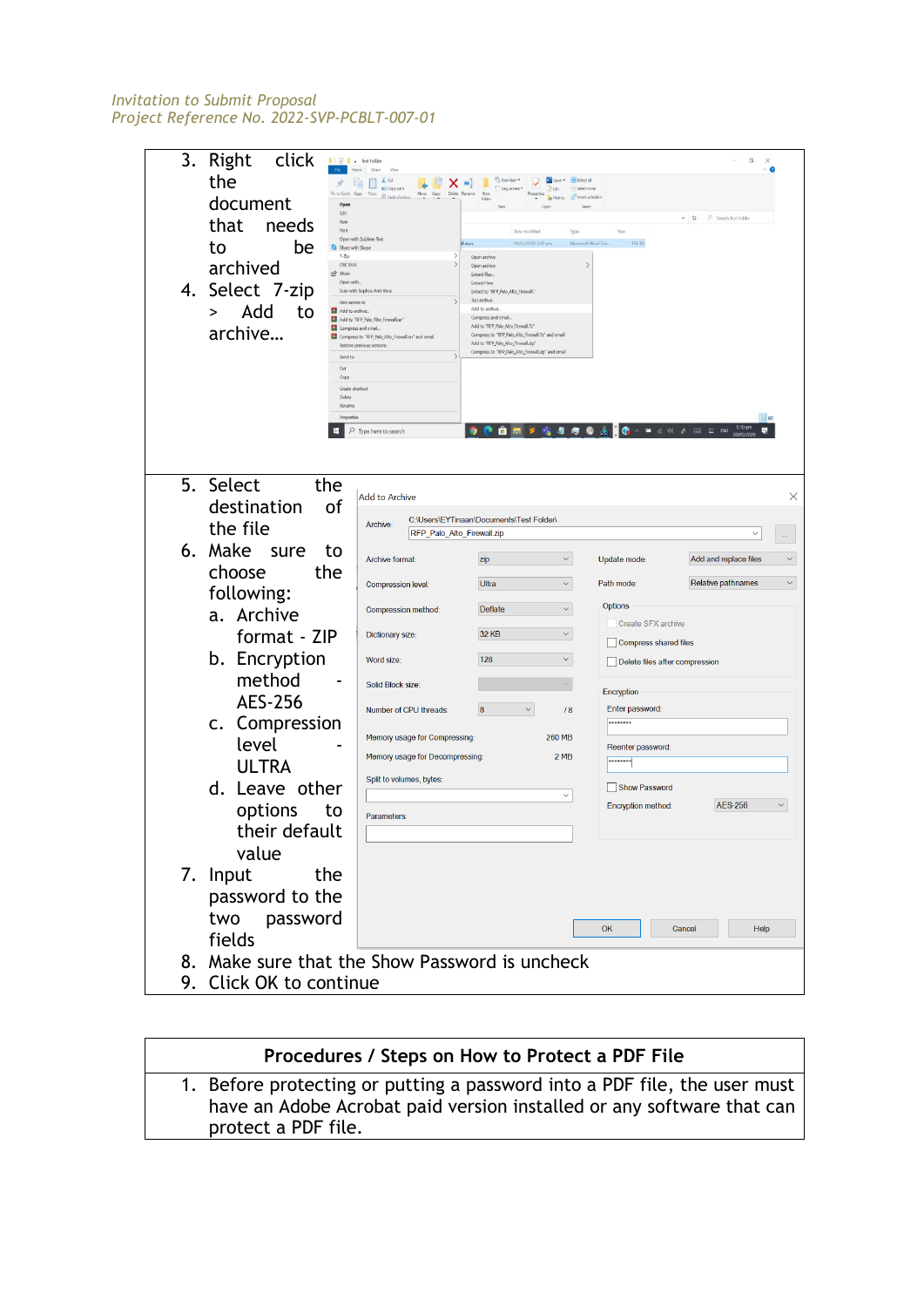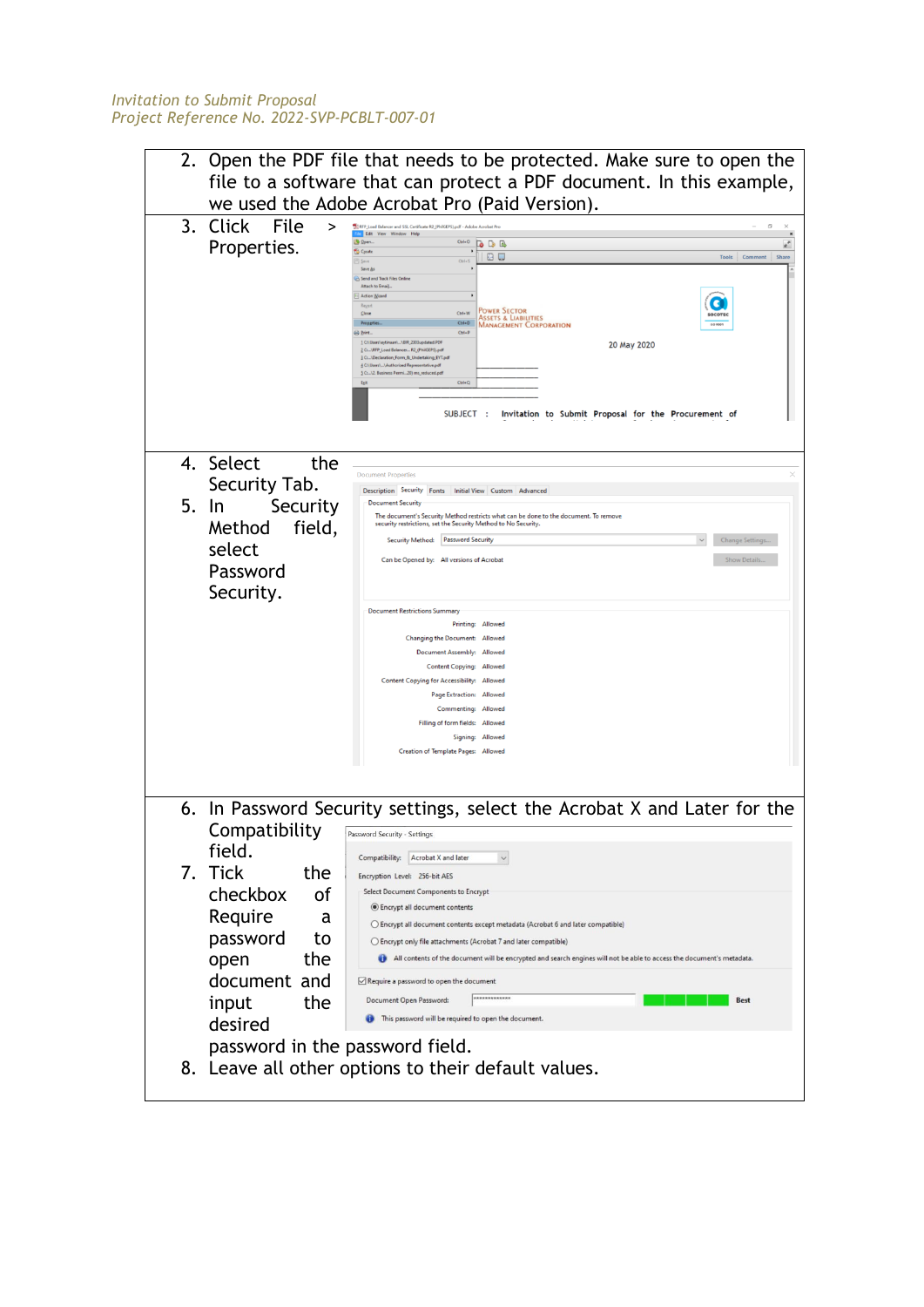| 9. Confirm<br>the                                                      | Adobe Acrobat - Confirm Document Open Password                                                                                                                                              |  |
|------------------------------------------------------------------------|---------------------------------------------------------------------------------------------------------------------------------------------------------------------------------------------|--|
| password and click<br>OK.<br>10. Save the changes<br>made to the file. | Please confirm the Document Open Password. Be sure to make a note of the<br>password. It will be required to open the document.<br>*************<br>Document Open Password:<br>OK<br>Cancel |  |
|                                                                        |                                                                                                                                                                                             |  |

ī

|                                                                                                                                                                                         | Procedures / Steps on How to Reduce the Size of the PDF File                                                                                                                                                                                                                                                                                                                                                                                                                                                                                                                                                                                                                                                                        |
|-----------------------------------------------------------------------------------------------------------------------------------------------------------------------------------------|-------------------------------------------------------------------------------------------------------------------------------------------------------------------------------------------------------------------------------------------------------------------------------------------------------------------------------------------------------------------------------------------------------------------------------------------------------------------------------------------------------------------------------------------------------------------------------------------------------------------------------------------------------------------------------------------------------------------------------------|
| 1.<br>reduce the size of the PDF file.                                                                                                                                                  | Before reducing the capacity/size of the PDF file, the user must have<br>an Adobe Acrobat paid version installed or any software that can                                                                                                                                                                                                                                                                                                                                                                                                                                                                                                                                                                                           |
| 2.<br>example, we used the Adobe Acrobat Pro (Paid Version).                                                                                                                            | Open the PDF file that needs to reduce the capacity/size. Make sure<br>to open the file to a software that can reduce a PDF document. In this                                                                                                                                                                                                                                                                                                                                                                                                                                                                                                                                                                                       |
| $\overline{3}$ .<br>Click the File $>$ Save As $>$<br>Reduced Size PDF.                                                                                                                 | RFP_Load Balancer and SSL Certificate R2_(PhilGEPS).pdf - Adobe Acrobat Pro<br>ile Edit View Window Help<br>Open<br>$Ctrl + O$<br>$\triangleright$ $\triangleright$<br><b>Create</b><br>t d<br><b>E</b> Save<br>$Ctrl + S$<br>Save As<br>PDF<br>Shift+Ctrl+S<br>Send and Track Files Online<br>Reduced Size PDF<br>Attach to Email<br>Certified PDF<br><b>Reader Extended PDF</b><br>$\mathbf{r}$<br>Action Wizard<br>Optimized PDF<br>Revert<br>$\blacktriangleright$<br>Image<br>Close<br>Ctrl+W<br>$\blacktriangleright$<br>ΕS<br>Microsoft Word<br>Properties<br>$Ctrl + D$<br><b>RPOR</b><br>$\blacktriangleright$<br>Spreadsheet<br>$Ctrl + P$<br>Print<br><b>More Options</b><br>1 C:  VREP   pad Balancer R2 (PhilGEPS).pdf |
| Make<br>compatible with<br>4. In<br>option, select Acrobat 10.0<br>and later.<br>5. Click OK to continue.                                                                               | <b>Reduce File Size</b><br>X<br><b>Acrobat Version Compatibility:</b><br>Acrobat 10.0 and later<br>Make compatible with:<br>Setting compatibility to later versions of Acrobat will<br>allow greater reduction in file size.<br>OK<br><b>Apply to Multiple</b><br>Cancel                                                                                                                                                                                                                                                                                                                                                                                                                                                            |
| 6. The Save<br>As window<br>will<br>Select<br>the<br>occur.<br>folder/directory where you<br>want to save the reduced file<br>and enter the name of the<br>file.                        | Save As<br>Reduced PDF<br>GD PE-<br>Save in:<br>Date modified<br>Name<br>Type<br>No items match your search.<br>Quick access<br>Desktop                                                                                                                                                                                                                                                                                                                                                                                                                                                                                                                                                                                             |
| 7. Compare the original file and<br>the modified file by checking<br>the property size.<br>8. If successful, the modified<br>file capacity size should be<br>smaller than the original. | <b>CONT</b><br>Libraries<br>This PC<br>Network<br>Balancer and SSL Certificate R2_(PhilGEPS) pdf<br>Save<br>File name:<br>Save as type:<br>Adobe PDF Files (*.pdf)<br>Cancel                                                                                                                                                                                                                                                                                                                                                                                                                                                                                                                                                        |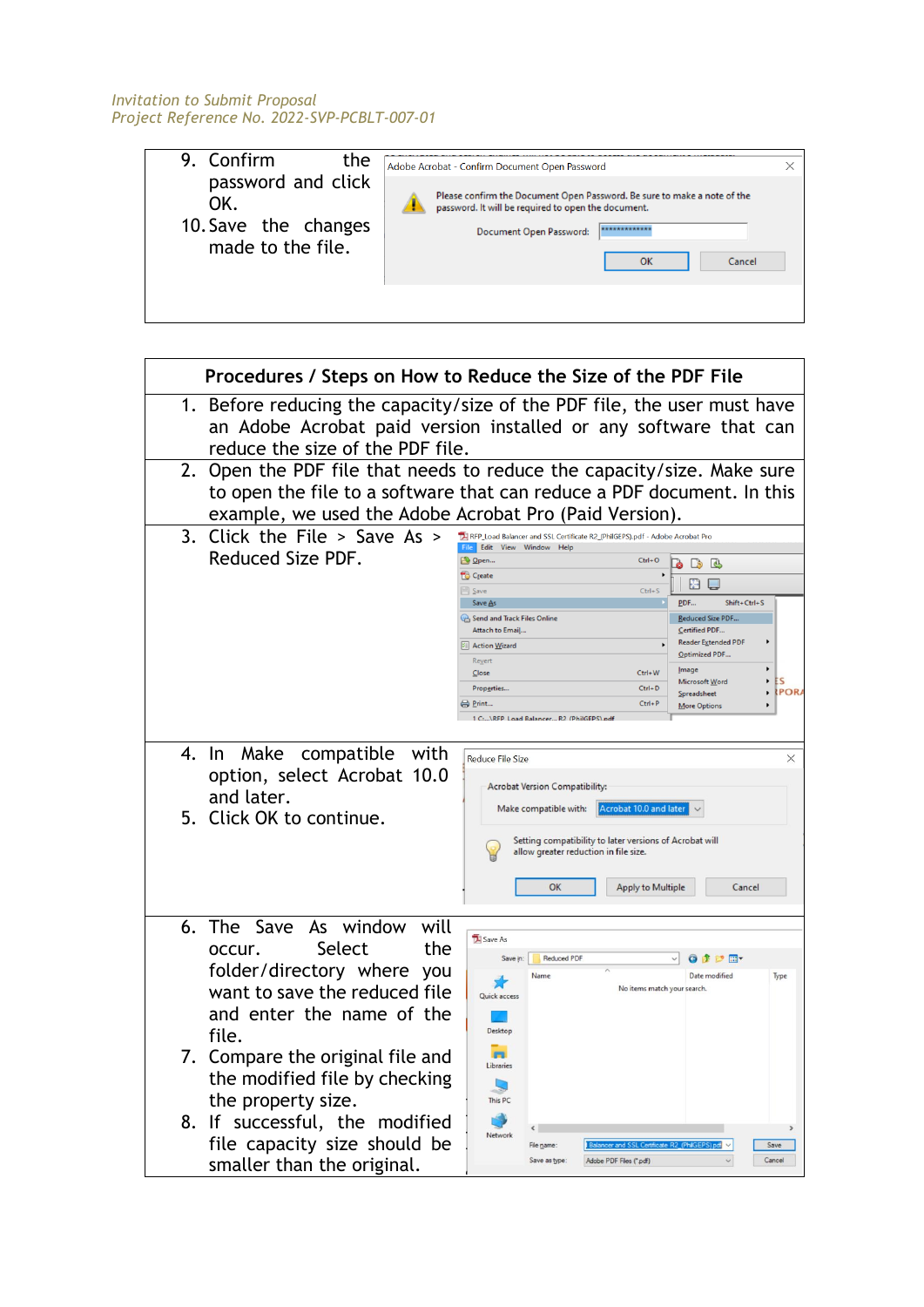# Opening of Bids

- 1. The BAC shall open the bids immediately after the deadline for submission and receipt of bids, and on the bid opening date.
- 2. During the bid opening, the BAC will make use of appropriate teleconferencing software wherein all bidders are invited to participate including the observers.
- 3. Before the decryption of electronic bids, the Bidder shall confirm that what the BAC received and what the BAC is about to open is the same file that the Bidder uploaded.
- 4. The passwords for accessing the files will be disclosed by the Bidder only during the actual bid opening through videoconferencing, webcasting or similar technology. If the password fails to open the file, the Bidder should be given only three tries until the BAC could declare it to be disqualified.
- 5. The BAC shall open the first PDF file of the Bidder who submitted bids electronically to determine each Bidder's compliance with the documents required to be submitted for eligibility, that is, legal, technical and financial eligibility documents; and for the technical requirements. For this purpose, the BAC shall check the submitted documents of each Bidder against a checklist of required documents to ascertain if they are all present, using a non-discretionary "pass/fail" criterion. If a Bidder submits the required document, it shall be rated "passed" for that particular requirement. In this regard, bids that fail to include any requirement or are incomplete or patently insufficient shall be considered as "failed". Otherwise, the BAC shall rate the Bidder "passed" in relation to the eligibility and technical documents in the first PDF file.
- 6. Immediately after determining compliance with the requirements in the first PDF file, the BAC shall open the electronically submitted second PDF file of each eligible Bidder whose first PDF file was rated "passed." The second PDF file of each complying Bidder shall be opened within the same day.
- 7. The BAC shall thereafter proceed to decrypt the electronic Second PDF file of each On-line Bidders whose electronic first PDF file was rated "passed" to determine each Bidder's compliance with the required financial documents.
- 8. In case one or more of the requirements in the second PDF file of a particular bid is missing, incomplete or patently insufficient, and/or if the submitted total bid price exceeds the ABC, the BAC shall rate the bid concerned as "failed".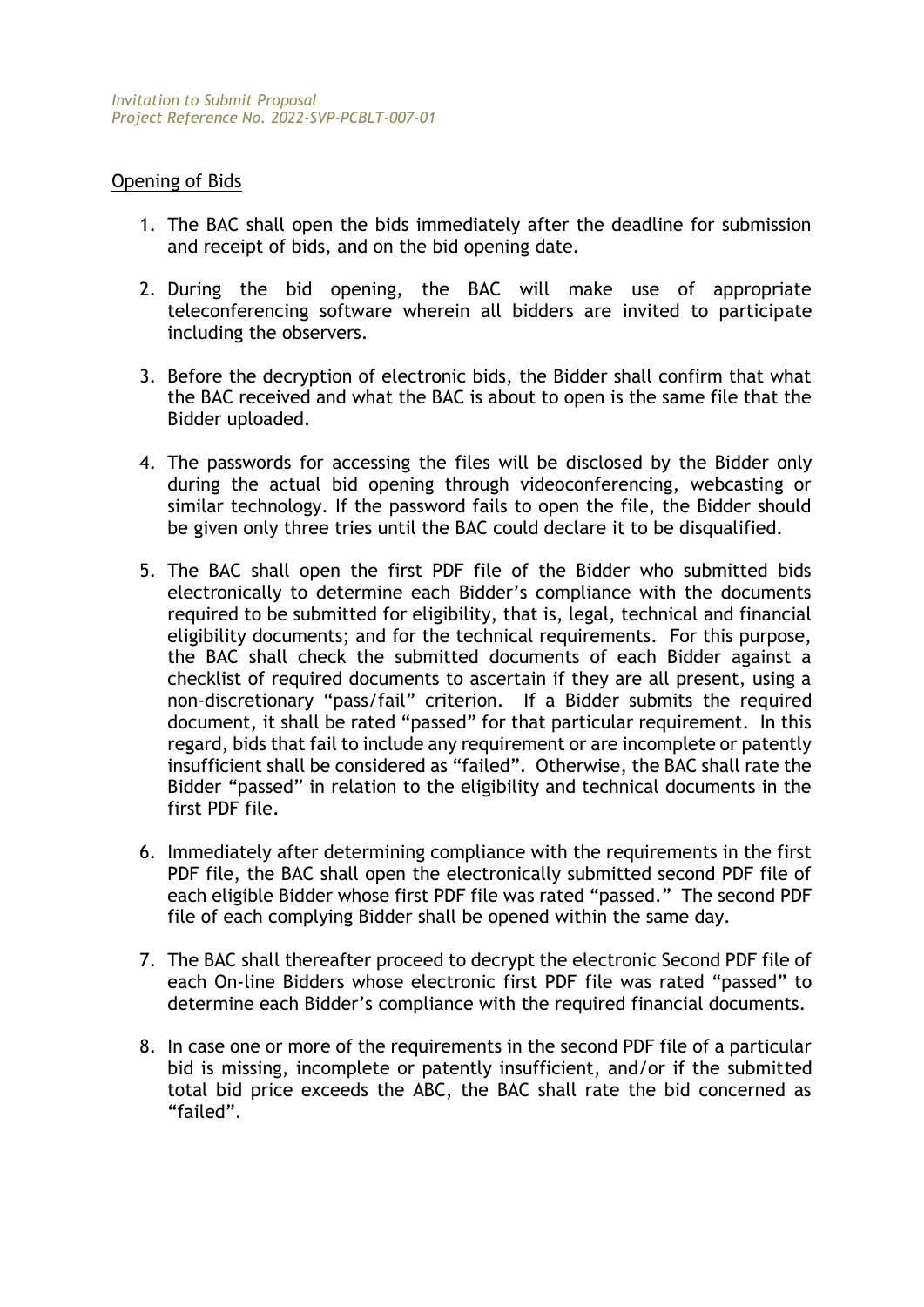9. Only bids that are determined to contain all the bid requirements for both components shall be rated "passed" and shall immediately be considered for evaluation and comparison.

The BAC shall then:

- a. Record all the financial bids but should not be visible to all participants.
- b. After all the financial bids were recorded, the BAC finally shows the financial bids of all bidders and declare who among the bidders is the lowest bidder.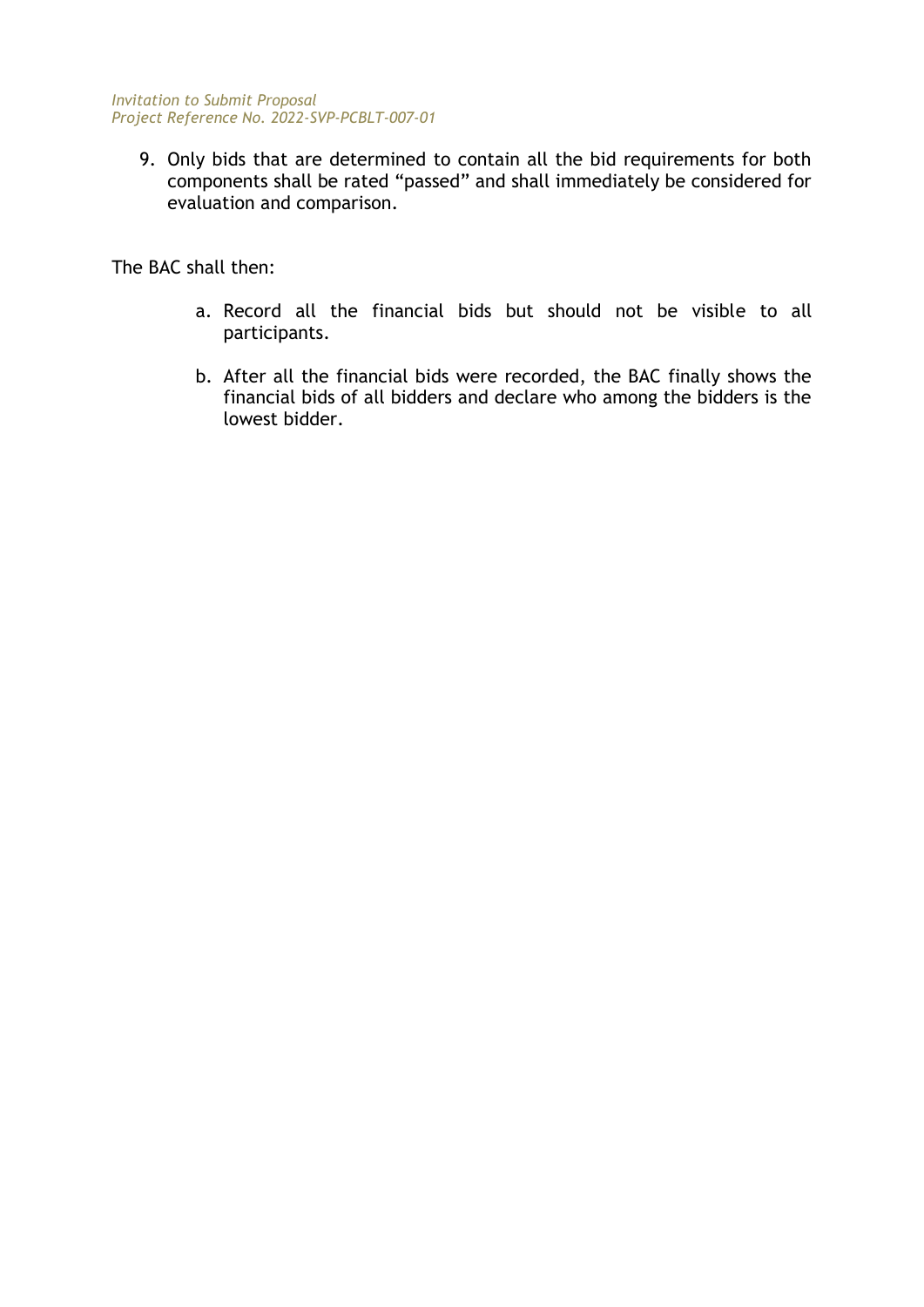**ANNEX "F"**

# **CONTRACT**

#### **PROCUREMENT OF SERVICES OF DENR-EMB RECOGNIZED/REGISTERED PCB LABORATORY FOR TESTING OF TRANSFORMERS LOCATED AT NUCLEAR POWER VILLAGE, BAGAC, BATAAN AND MALAYA THERMAL POWER PLANT COMPLEX IN PILILLA, RIZAL**

**(Project Reference No. 2022-SVP-PCBLT-007-01)**

This CONTRACT is executed on the  $\frac{th}{200}$  day of  $\frac{2022}{th}$  by and between:

ROWENA M. TOLENTINO<br>Department Manager, APD2<br>PSALM Corporation President and CEO<br>President and CEO PSALM Corporation The **POWER SECTOR ASSETS AND LIABILITIES MANAGEMENT CORPORATION (PSALM)**, with principal office address at the 24th Floor, Vertis North Corporate Center 1, Astra corner Lux Drives, North Avenue, Quezon City 1101, represented by its President and CEO, **IRENE JOY BESIDO-GARCIA**, duly authorized for this purpose by virtue of 2020-0226-07, dated 26 February 2020 as evidenced by the Secretary's Certificate dated 01 March 2021, a copy which is attached as Annex "A", hereinafter referred to as "PSALM";

-and-

The **\_\_\_\_\_\_\_\_\_\_\_\_\_\_** (hereinafter referred to as "the SUPPLIER") with principal address at \_\_\_\_\_\_\_\_\_\_\_\_\_\_\_, Philippines, represented by its **\_\_\_\_\_\_\_\_\_\_,** duly authorized for this purpose during a special meeting of the Board of Directors held on \_\_\_\_\_\_\_\_ as evidenced by its Secretary's Certificate dated \_\_\_\_\_\_\_, a copy of which is attached as Annex "B";

# ANTECEDENTS:

PSALM invited Bids for the **Procurement of Services of DENR-EMB Recognized/Registered PCB Laboratory for Testing of Transformers located at Nuclear Power Village, Bagac, Bataan and Malaya Thermal Power Plant Complex in Pililla, Rizal (Project Reference No. 2021-SVP-PCBLT-007-01)** with an Approved Budget for the Contract amounting to **TWO HUNDRED FOURTEEN THOUSAND PESOS (PHP214,000.00)**, inclusive of VAT.

Pursuant to such request, the BAC sent out Requests for Proposals (RFP) to at least three suppliers of known qualifications and at the same time, posted its RFP in the Philippine Government Electronic Procurement System (PhilGEPS) and PSALM's website and at conspicuous areas of its premises for three calendar days.

SUPPLIER

**IRENE JOY BESIDO-GARCIA**

President and CEO

RENE JOY BESIDO-GARCIA

**\_\_\_\_\_\_\_\_\_\_\_\_\_\_**

**ROWENA M. TOLENTINO** 

**\_\_\_\_\_\_\_\_\_\_\_\_\_\_\_\_\_\_\_\_\_\_**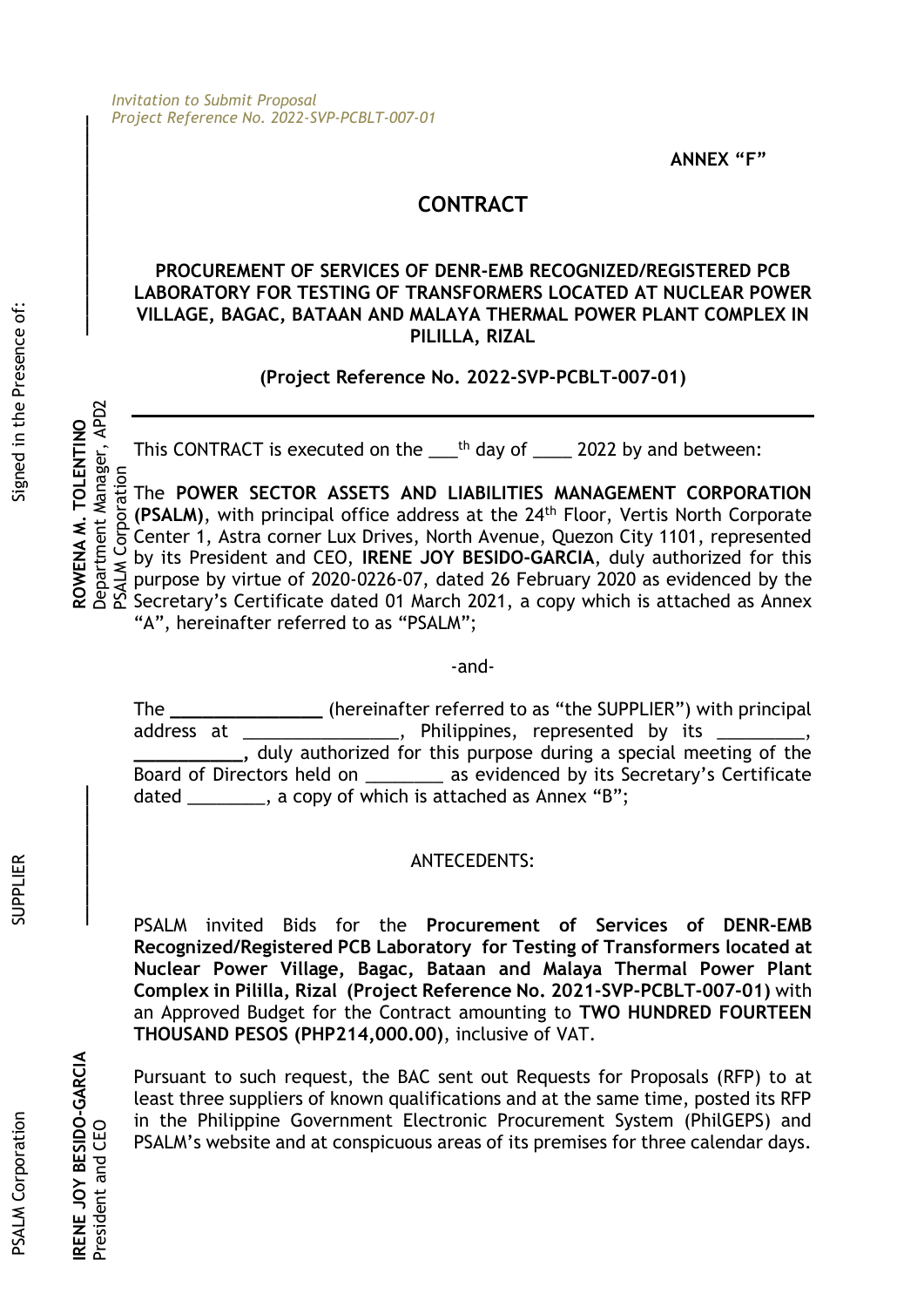Based on the Abstract of Quotations/Ratings gathered from the quotations and proposals submitted, the BAC recommended "the SUPPLIER" as the one who submitted the Lowest Calculated and Responsive Quotation/Proposal in the sum of **\_\_\_\_\_\_\_\_\_\_\_\_\_\_ (PHP\_\_\_\_\_\_\_\_)** ("Contract Price"), which was approved by PSALM.

ACCORDINGLY, the PARTIES hereby agree as follows:

- as part of this Contract, *viz*:
	- (a) Invitation to Submit Proposal;
- 1. The following documents shall be deemed to form and be read and construed<br>
as part of this Contract, viz:<br>  $\begin{array}{ll}\n\frac{6}{96} & \frac{6}{10} \\
\frac{6}{96} & \frac{6}{10} \\
\frac{6}{10} & \frac{6}{10} \\
\frac{6}{10} & \frac{6}{10} \\
\frac{6}{10} & \frac{6}{10} \\
\frac{6}{10} & \frac{$ (b) the Supplier's Bid, including the Technical and Financial Proposals, and all other documents/statements submitted, including corrections to the bid resulting from PSALM's bid evaluation;
	- (c) the Terms of Reference;
	- (d) the BAC Resolution No. SBAC-2022-0\_\_;
		- (e) the Notice of Award;
		- (f) the Performance Security
		- (g) the Notice to Proceed; and
		- (h) the Office of the Government Corporate Counsel (OGCC) Contract Review No. \_\_\_, series of 2022 dated \_\_\_\_\_\_\_\_\_\_\_;
	- 2. All words and expressions shall have the same meaning as are respectively assigned to them in this CONTRACT and all documents deemed part of it, unless the context of the use of the words and expressions require otherwise.
	- 3. In consideration of the payments to be made by PSALM to the SUPPLIER as hereinafter mentioned, the SUPPLIER hereby covenants with PSALM to provide the goods and services and to remedy defects therein in conformity in all respects with the provisions of the Contract.
	- 4. PSALM hereby covenants to pay the SUPPLIER in consideration of the provision of the goods and services, the Contract Price or such other sum as may become payable under the provisions of the contract at the time and in the manner prescribed by this contract.
	- 5. This Contract shall be subject to the review and approval of the Office of the Government Corporate Counsel. Any of its ensuing comments, recommendations, or directives shall form part of this Contract.

The Parties have signed this Contract on \_\_\_\_\_\_\_\_\_\_ 2022 at Quezon City.

President and CEO<br>President and CEO **ROWENA M. TOLENTING** ROWENA M. TOLENTINO PSALM Corporation

Signed in the Presence of:

**\_\_\_\_\_\_\_\_\_\_\_\_\_\_\_\_\_\_\_\_\_\_**

**IRENE JOY BESIDO-GARCIA**

President and CEO

RENE JOY BESIDO-GARCIA

**\_\_\_\_\_\_\_\_\_\_\_\_\_\_**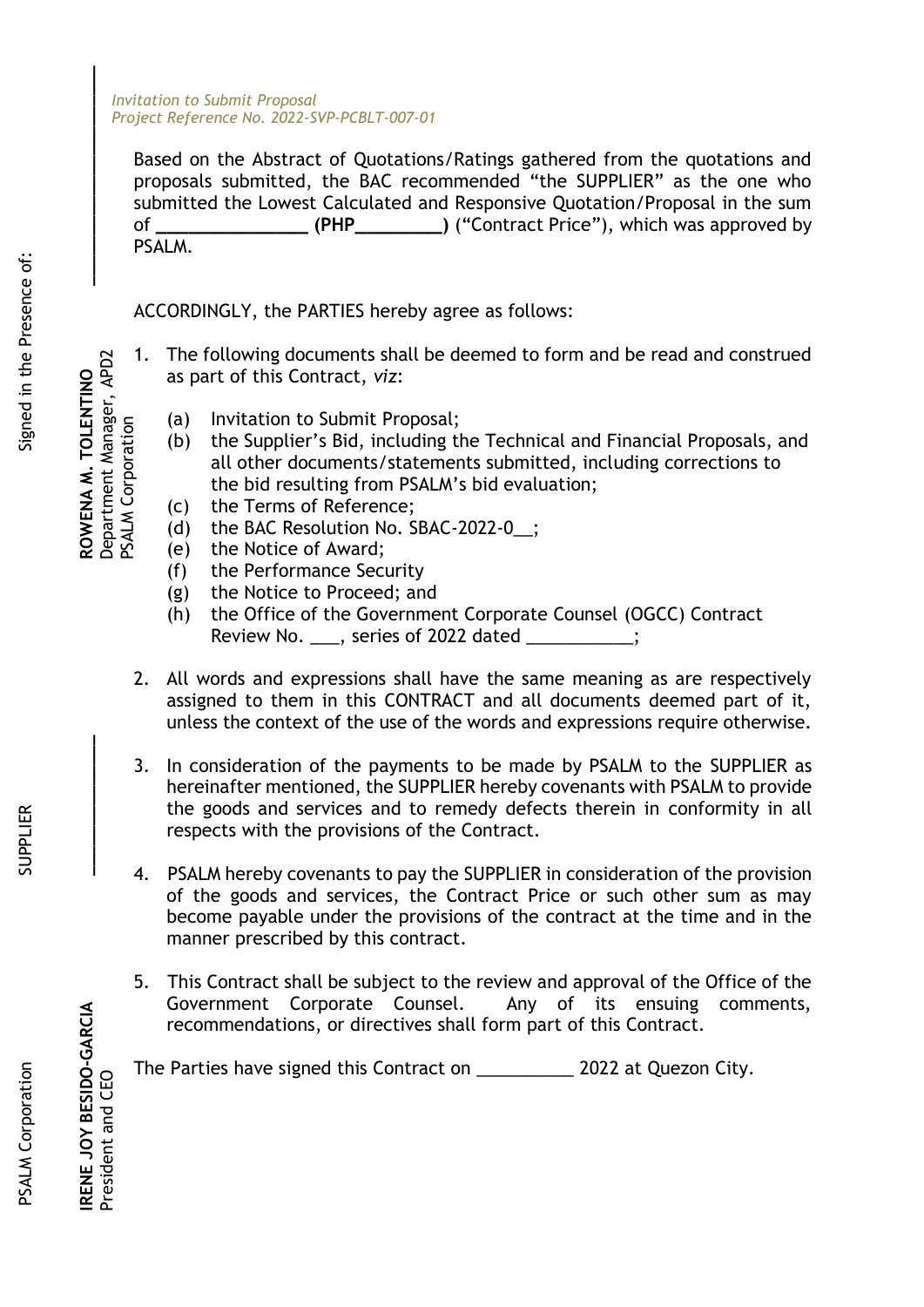Signed, sealed, and delivered by Irene Joy Besido-Garcia, the President and CEO of PSALM.

#### \_\_\_\_\_\_\_\_\_\_\_\_\_\_\_\_\_\_\_\_\_\_\_\_\_\_\_ **IRENE JOY BESIDO-GARCIA**

Signed, sealed, and delivered by\_\_\_\_\_\_\_\_\_\_\_\_, the Authorized Representative of  $\rule{1em}{0.15mm}$  .

#### \_\_\_\_\_\_\_\_\_\_\_\_\_\_\_\_\_\_\_\_\_\_\_\_\_\_\_\_ **(SUPPLIER)**

Witnessed by

**\_\_\_\_\_\_\_\_\_\_\_\_\_\_\_\_\_\_\_\_\_**

**ROWENA M. TOLENTINO** Department Manager, APD 2 PSALM Corporation

Certification of Funds Availability:

\_\_\_\_\_\_\_\_\_\_\_\_\_\_\_\_\_\_\_\_\_\_\_\_\_\_\_\_\_\_ **SOFE A. SOTERAÑA** Department Manager, Controllership PSALM Corporation